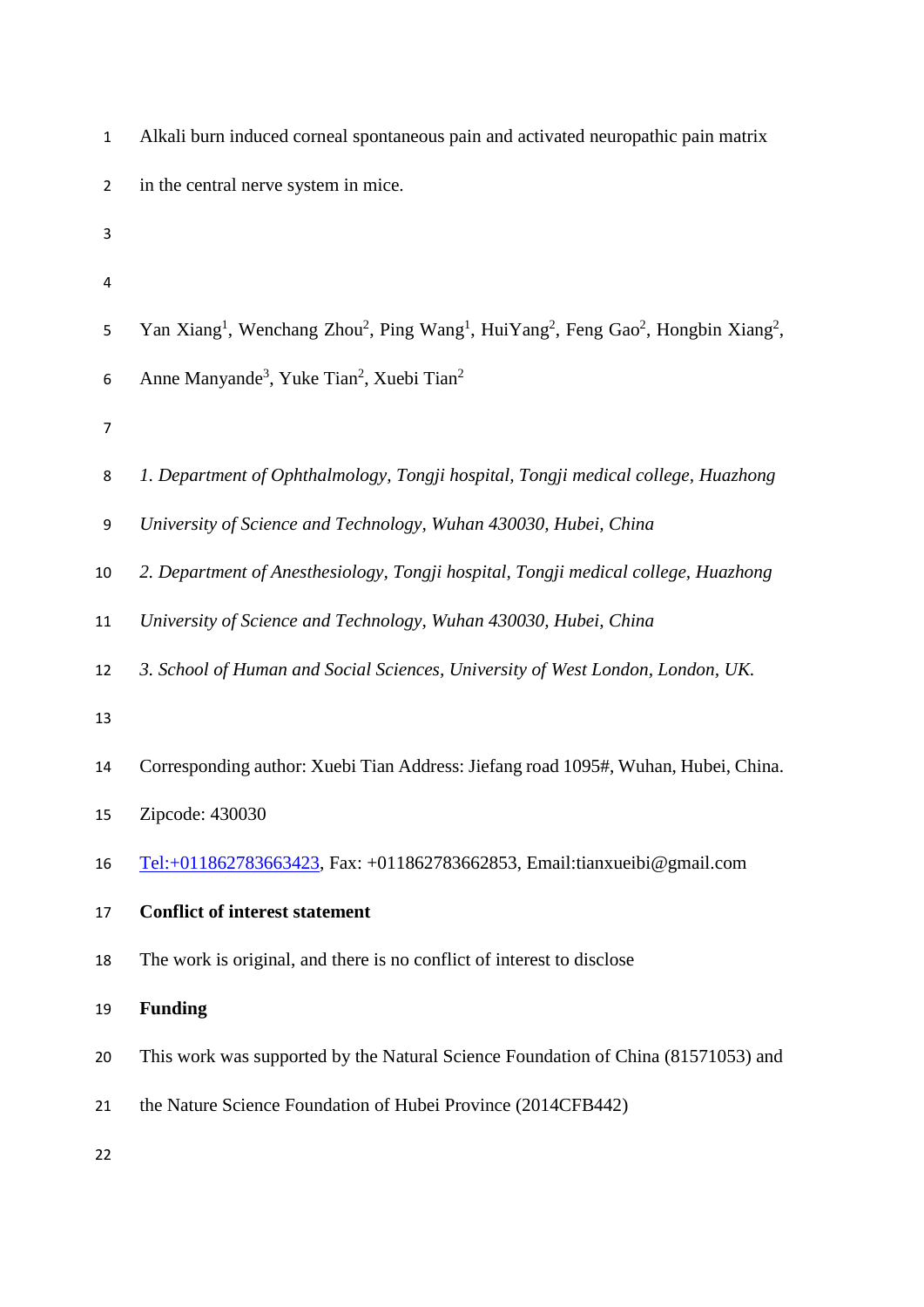| 24 | Purpose: To explore whether alkali burn causes corneal neuropathic pain and                  |
|----|----------------------------------------------------------------------------------------------|
| 25 | activates neuropathic pain matrix in the central nerve system in mice.                       |
| 26 | Methods: A corneal alkali burn mouse model (grade II) was used. Mechanical                   |
| 27 | threshold in the cauterized area was tested using Von Frey hairs. Spontaneous pain           |
| 28 | behavior was investigated with conditioned place preference (CPP). Phosphor                  |
| 29 | extracellular signal-regulated kinase (ERK), which is a marker for neuronal activation       |
| 30 | in chronic pain processing, was investigated in several representative areas of the          |
| 31 | neuropathic pain matrix: the two regions of the spinal trigeminal nucleus (subnucleus        |
| 32 | interpolaris/caudalis , Vi/Vc; subnucleus caudalis/upper cervical cord, Vc/C1), insular      |
| 33 | cortex, anterior cingulated cortex (ACC), and the rostroventral medulla (RVM).               |
| 34 | Further, pharmacologically blocking pERK activation in ACC of alkali burn mice was           |
| 35 | performed in a separate study.                                                               |
| 36 | <b>Results:</b> Corneal alkali burn caused long lasting damage to the corneal subbasal nerve |
| 37 | fibers and mice exhibited spontaneous pain behavior. By testing in several                   |
| 38 | representative areas of neuropathic pain matrix in the higher nerve system, phosphor         |
| 39 | extracellular signal-regulated kinase (ERK) was significantly activated in Vc/C1, but        |
| 40 | not in Vi/Vc. Also, ERK was activated in the insular cortex, ACC, and RVM.                   |
| 41 | Furthermore, pharmacologically blocking ERK activation in ACC abolished alkali               |
| 42 | burn induced corneal spontaneous pain.                                                       |
| 43 | Conclusion: Alkali burn could cause corneal spontaneous pain and activate                    |
| 44 | neuropathic pain matrix in the central nerve system. Furthermore, activation of ERK          |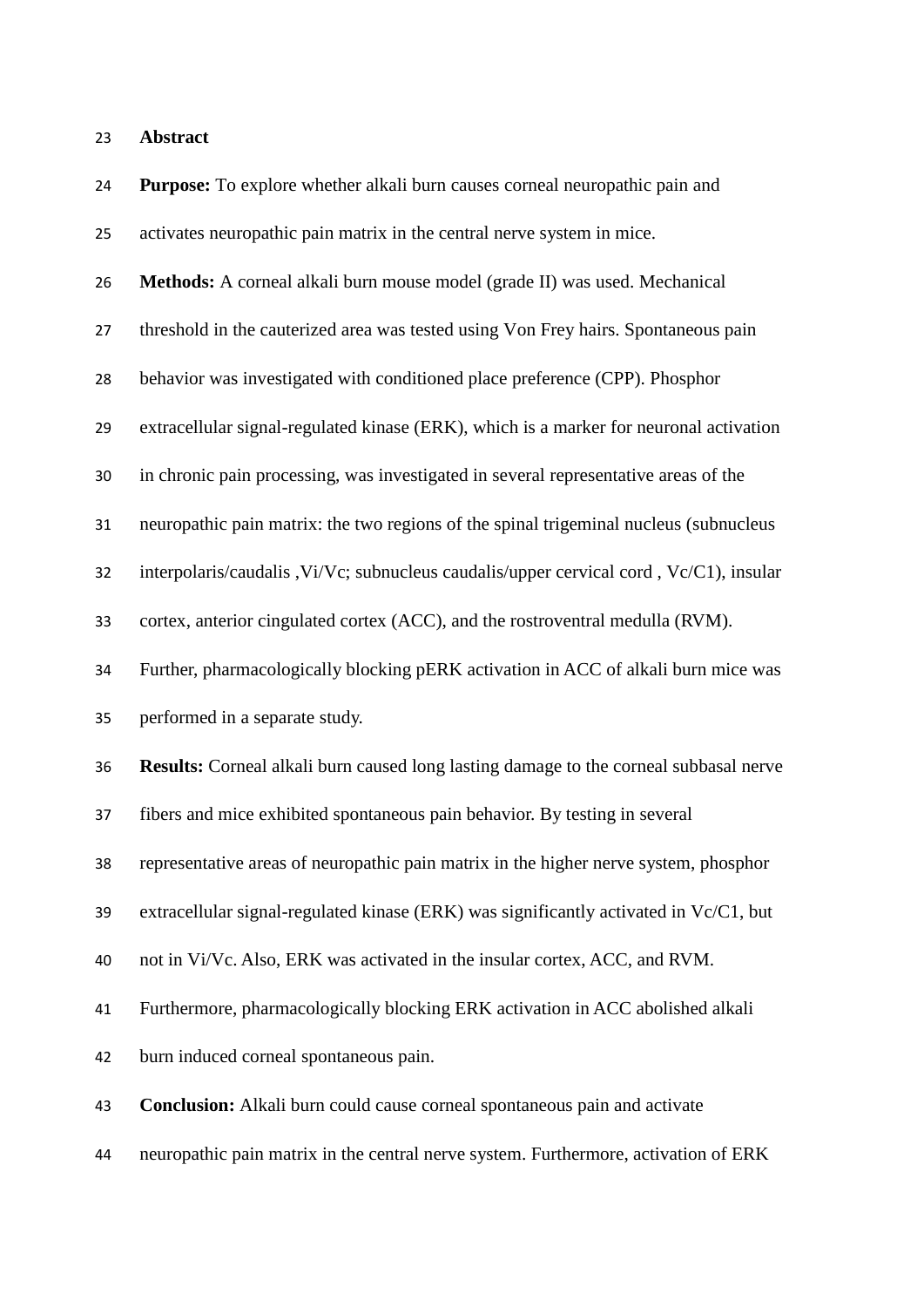| $45\,$   | in ACC is required for alkali burn induced corneal spontaneous pain. |
|----------|----------------------------------------------------------------------|
| $46\,$   | Key words: corneal alkali burn, neuropathic pain, ERK                |
| $47\,$   |                                                                      |
| $\bf 48$ |                                                                      |
| 49       |                                                                      |
| $50\,$   |                                                                      |
| 51       |                                                                      |
| 52       |                                                                      |
| 53       |                                                                      |
| 54       |                                                                      |
| 55       |                                                                      |
| 56       |                                                                      |
| 57       |                                                                      |
| 58       |                                                                      |
| 59       |                                                                      |
| 60       |                                                                      |
| 61       |                                                                      |
| 62       |                                                                      |
| 63       |                                                                      |
| 64       |                                                                      |
| 65       |                                                                      |
| 66       |                                                                      |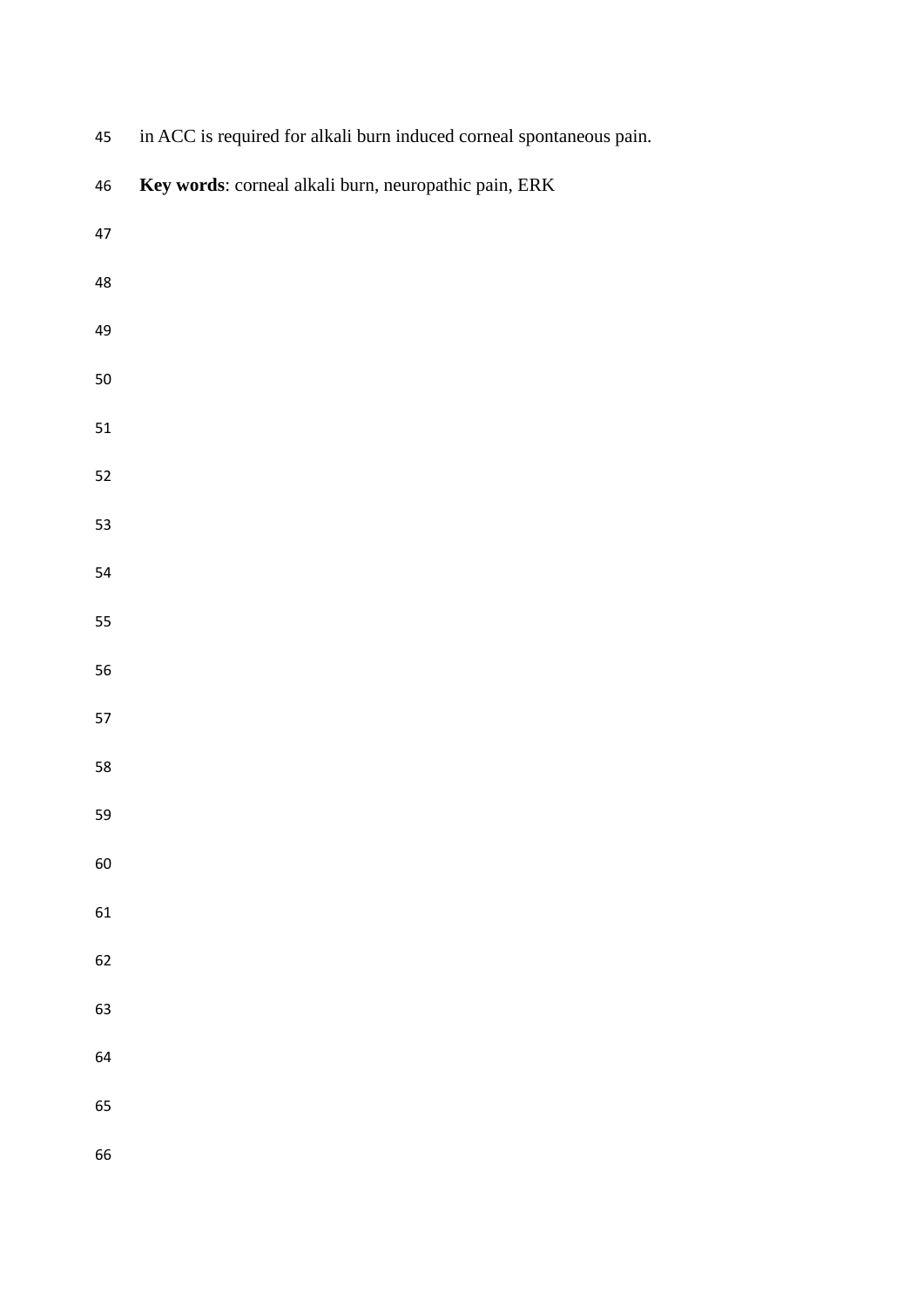#### **Introduction**

 Chemical injuries to the eye are a significant disabling health problem and represent 69 between [1](#page-18-0)1.5%-22.1% of all ocular traumas<sup>1</sup>. The annual incidence of eye injury in 70 Hong Kong is estimated to be approximately 1.[2](#page-18-1)5  $\%$ <sup>2</sup> whereas in mainland China 71 chemical burns are reported to be the second most common cause of burns . Severe chemical burns usually produce extensive damage to the ocular surface, leading to complete destruction of the ocular surface, corneal opacification and permanent vision 74  $\log^4$ .

 Studies determining the vision-related quality of life in people with ocular chemical injury revealed that ocular chemical burns have a significant and negative impact on a broad array of vision-related quality of life: visual acuity, physical function, and social 78 function<sup>[5](#page-18-4)</sup>. The quality of life of patients with chemical burns was also found to be 79 significantly lower than that reported in other ocular diseases<sup>[6](#page-18-5)</sup>. Ocular pain is very common in those patients and has significantly long-lasting effects on the patient's quality of life. As a result, these patients are usually referred to an ophthalmologist. 82 Dry eye is thought to be a very popular complication  $<sup>5</sup>$  $<sup>5</sup>$  $<sup>5</sup>$ , since chemical injury can</sup> destroy conjunctival [goblet cells,](http://en.wikipedia.org/wiki/Goblet_cell) leading to lower production or even absence of mucus in the tear film, and thus resulting in improper dispersion of the precorneal tear film. However, even in well-healed eyes or in those with only corneal injury, ocular pain represents significant morbidity. Mucus deficiency cannot be the only reason why dry eyes cause ocular pain. Corneal neuropathic pain ,which for a long time has sometimes been confused with dry eye disease, has previously been reported in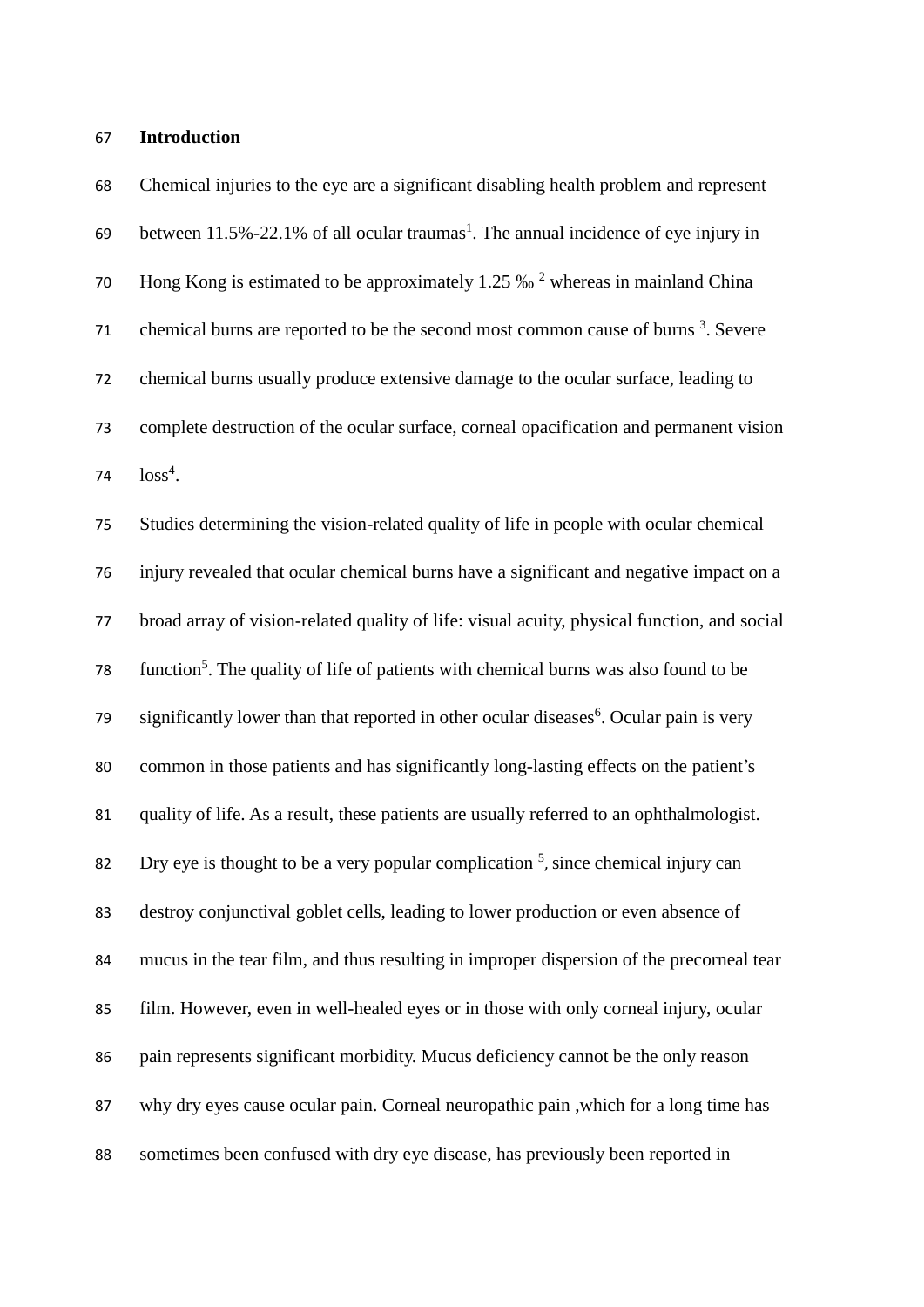| 89  | several situations, such as post LASIK surgery <sup>7</sup> and herpes zoster (HZ) affecting the |
|-----|--------------------------------------------------------------------------------------------------|
| 90  | eye <sup>8</sup> . However, there is no documented evidence that alkali burn eyes cause corneal  |
| 91  | chronic neuropathic pain, and furthermore, central neural mechanisms of corneal                  |
| 92  | neuropathic pain need to be examined.                                                            |
| 93  | In the current study, utilizing the corneal alkali burn model (grade II), we                     |
| 94  | investigated whether corneal alkali burn caused corneal spontaneous pain and whether             |
| 95  | the classic pain matrix in the higher nervous system was involved in this type of                |
| 96  | cornel neuropathic pain in mice.                                                                 |
| 97  | <b>Material and methods:</b>                                                                     |
| 98  | <b>Animals</b>                                                                                   |
| 99  | Male C57Bl/6 mice (20–25g) were bought from Experimental Animal Center, Tongji                   |
| 100 | Medical College, Huazhong University of Science and Technology. Mice were                        |
| 101 | maintained on a standard light/dark cycle which was scheduled by the university                  |
| 102 | animal care facility. All experiments were performed during the light cycle. All                 |
| 103 | procedures were carried out in accordance with the International Association for the             |
| 104 | Study of Pain, the Association for Research in Vision and Ophthalmology (ARVO)                   |
| 105 | Statement for the Use of Animals in Ophthalmic and Vision Research, and the Guide                |
| 106 | for the Care and Use of Laboratory Animals published by the US National Institute of             |
| 107 | Health (NIH Publication No. 85-23, revised 1996) after approval by the Animal Care               |
| 108 | and Use Committee of Tongji Medical College.                                                     |
| 109 | Mouse model of grade II corneal alkali burn                                                      |
|     |                                                                                                  |

According to Hughes's classification standard, a mouse model of grade II corneal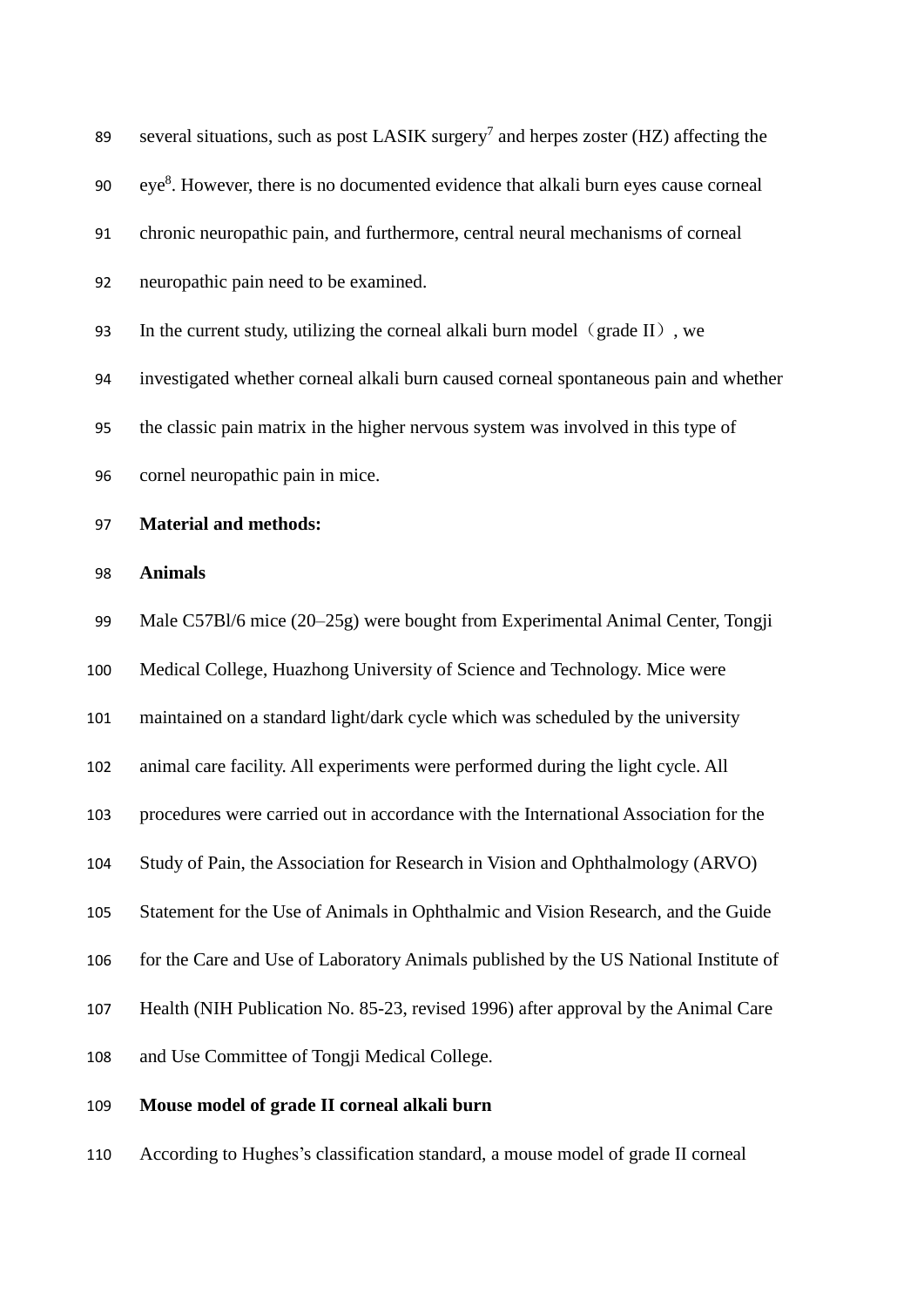| 111 | alkali burn was performed as previously described <sup>9</sup> . In this model, corneal injuries |
|-----|--------------------------------------------------------------------------------------------------|
| 112 | were not very severe and the cornea healed well with no significant ocular                       |
| 113 | complications other than mild cornea stromal opacity, visible iris, low incidence of             |
| 114 | corneal ulcer and corneal neovascularization. The procedure was performed under                  |
| 115 | isoflurane anesthesia (induction 4%, maintenance about 1.4%). Mice were placed                   |
| 116 | under the surgical dissecting microscope in a laterally recumbent position. Topical              |
| 117 | anesthesia was applied with a single drop of 0.5% proparacaine hydrochloride                     |
| 118 | (Nanjing Ruinian Best Pharmaceutical Co, Nanjing, China). A filter paper (2.0 mm                 |
| 119 | diameter) which was soaked with 1.5µl 0.15 M NaOH in artificial tears was placed                 |
| 120 | centrally on the mouse right cornea for 30 s. Then the eye was thoroughly irrigated              |
| 121 | with 20 mL sterilized normal saline. In control mice, the right eye only received the            |
| 122 | filter paper soaked with 1.5µl artificial tears. Right after corneal alkali burn, mice           |
| 123 | right eyes were treated topically with tobramycin-dexamethasone eye ointment                     |
| 124 | (S.A. ALCONCOUVREUR N.V, Belgium). The treatment was started immediately                         |
| 125 | after corneal burn (three times per day for 4 days).                                             |
| 126 | Mechanical stimulation and sensitivity test:                                                     |
| 127 | Mechanical stimulation was performed as previously reported with minor                           |
| 128 | modification <sup>10</sup> . The mice were gently held by hand and mechanical stimulation was    |

- performed with calibrated von Frey hairs. A set of von Frey hairs with ascending
- stiffness (0.005, 0.023, 0.028, 0.068, and 0.166 g) were used to assess the blink
- response. Each von Frey hair was applied for 1s to the burned corneal area and five
- times for each hair. Total response numbers were recorded.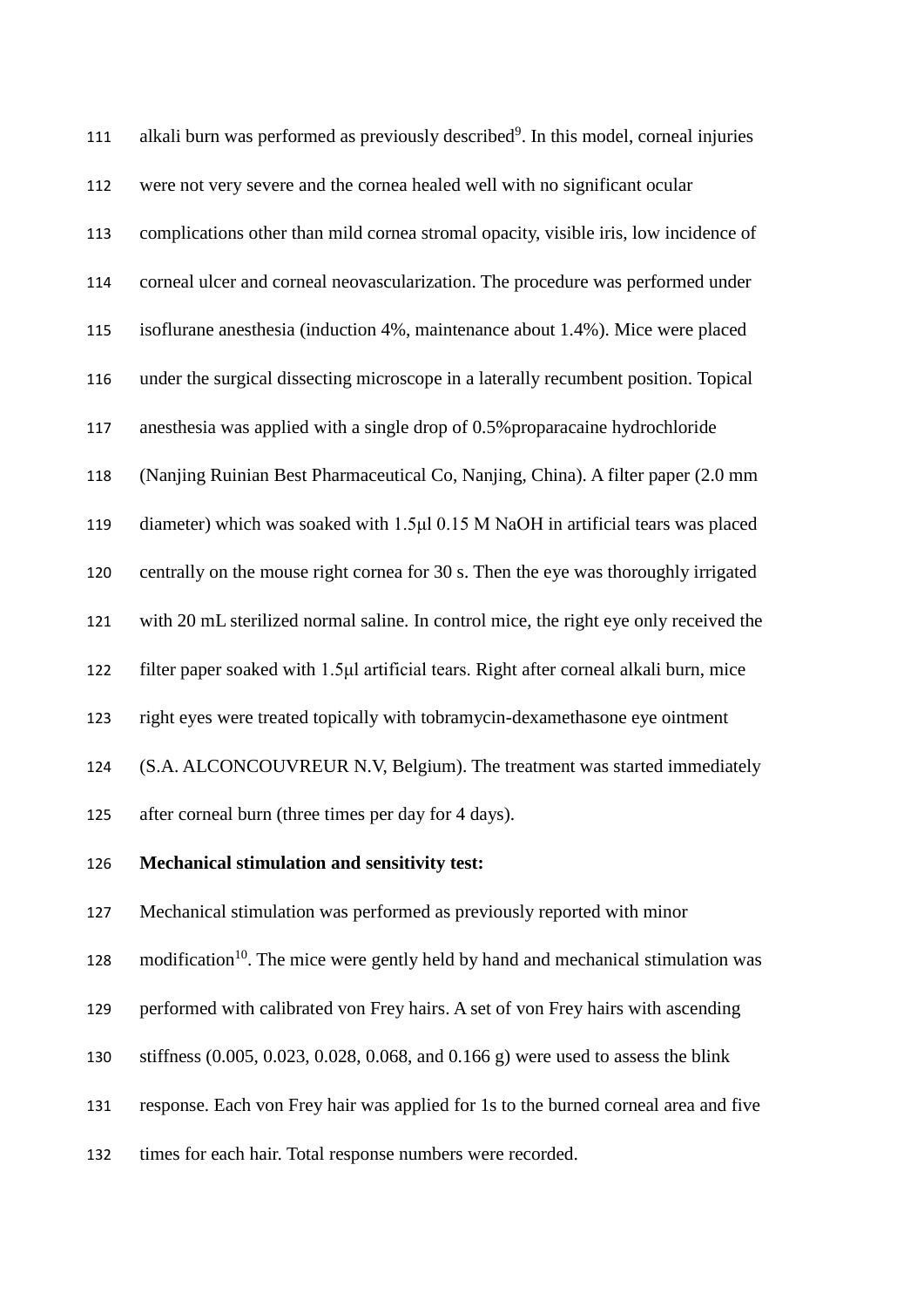#### **Conditioned Place Preference (CPP)**

 To assess whether there was spontaneous pain on the alkali burn eye, CPP was 135 performed as previously shown<sup>[11](#page-18-10)</sup> with CPP apparatus. A single trial conditioning protocol is deployed in this study. Preconditioning was performed on the fourth day after corneal burn. Animals with pre-existing preference were eliminated from further testing. For conditioning, mice received corneal topical proparacaine treatment and paired with a randomly chosen chamber in the morning, and 4 hours later, treated with normal saline and paired with the other chamber in the afternoon. On the test day, time of each mouse spent in each chamber was recorded with a 15 minutes testing duration. Difference scores were calculated as difference value of test time and preconditioning time spent in the corneal topical proparacaine treatment paired chamber.

#### **ACC cannula implantation and drug administration**

 Bilateral cannulation of the anterior cingulate cortex (ACC) was performed as 146 previously described<sup>[12](#page-18-11)</sup>. Mice were anesthetized with isoflurane (induction  $4\%$ , maintenance about 1.4%). The skull was exposed and double guide cannulas (RWD life science, Shenzhen, China) were implanted. Final coordinates for the microinjection were as following: 0.7 mm anterior to bregma, 0.3 mm lateral to the midline, and 1.75 mm ventral to the surface of the skull. Microinjection was conducted using a motorized syringe pump (RWD life science, Shenzhen, China) and a Hamilton syringe. PD98059 dissolved in 10 % DMSO was given at a dose of 10nmol to two sites of ACC (5 nmol each site) through the injection cannula. The dose was chosen by referring to Cao H's study<sup>[13](#page-18-12)</sup>. To help prevent any solution from flowing back up the guide, the injection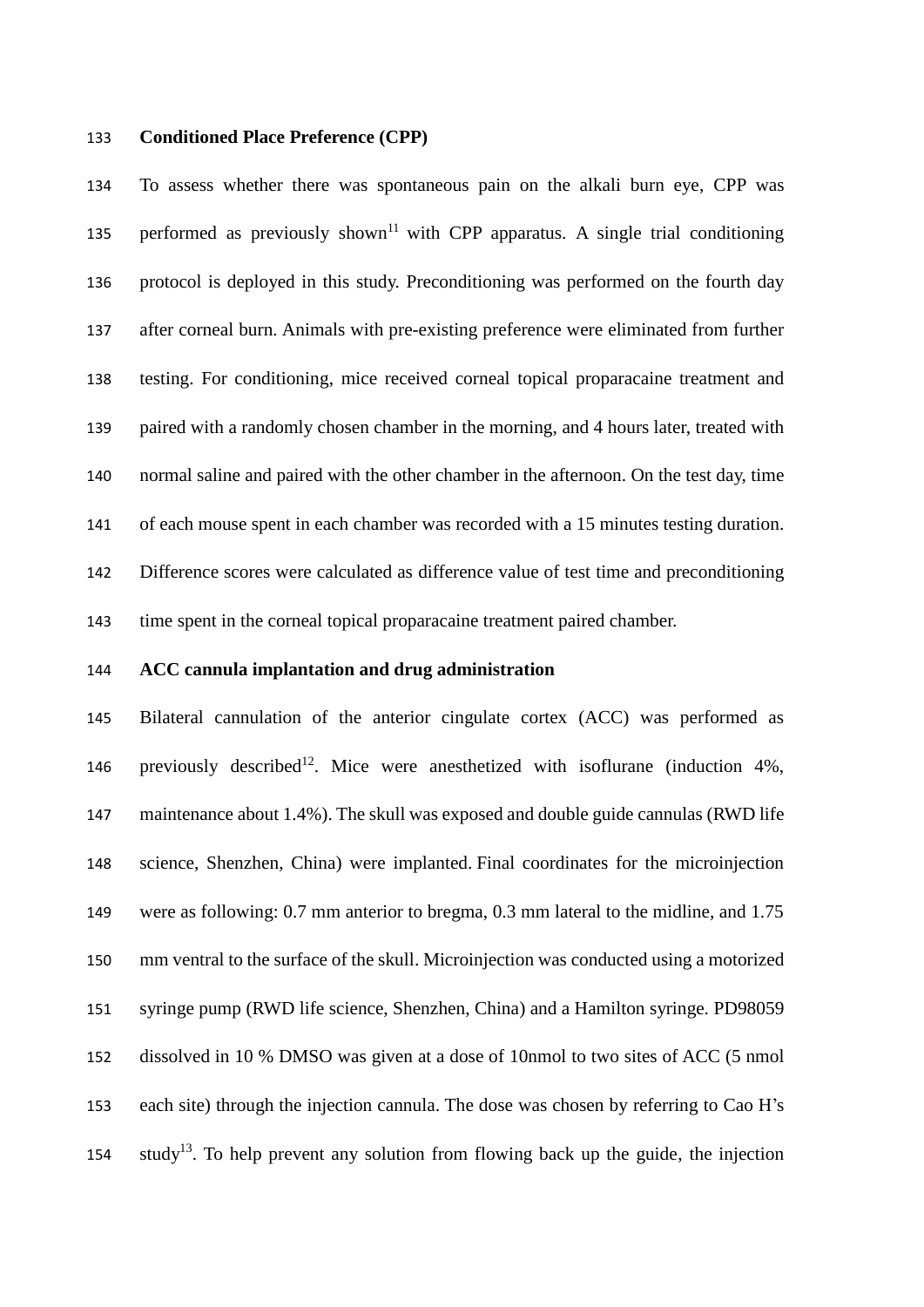cannula was left in place for 1 min after injection. Then the dummy cannula was inserted back into the guide cannula.

#### **Whole-mount Examination of Cornea**

158 Whole-mount staining of corneas were performed as previously described<sup>[14](#page-18-13)</sup>. Enucleated right eyes were fixed in 4% paraformaldehyde for 40 minutes at room temperature. Corneas were dissected and washed with PBS. Permeabilization was achieved with 10 mM HCl, and 1% pepsin in a 37 ℃water bath for 10 min. Then cornea were neutralized with 0.1 M boric acid pH 8.5 for 10 min at room temperature (RT) and washed with Tris buffered saline with Tween-20 (TBST, 12.5 mM Tris pH 7.6, 0.9% NaCl, 0.1% Tween-20). For blocking, corneal samples were incubated in 1% bovine serum albumin diluted in TD buffer (phosphate buffered asline containing 1% Triton X-100 and 1% dimethyl sulfoxide) for 1 hour. Then, the tissues were incubated 167 overnight at 4°C with a 1:100 dilution of mouse monoclonal neuron-specific anti  $\beta$ - tubulin III antibody (Merck Millipore, Darmstadt, German). After washing with TD buffer, corneal samples were incubated with 1:100 dilution of FITC-conjugated goat anti-mouse IgG (Jackson Immunolab, West Grove, PA, USA).

# **Immunohistochemistry**

After being deeply anesthetized using isoflurane (4%), mice were transcardially

perfused with PBS for 5 min, followed by 40ml of 4% paraformaldehyde PB solution

174 (0.1M pH 7.4). The brains were extracted and post-fixed overnight in 4%

175 paraformaldehyde at  $4^{\circ}$ C, and then cryoprotected in 30% sucrose for 24h at  $4^{\circ}$ C.

Coronal sections at a thickness of 20μm were collected. Floating sections were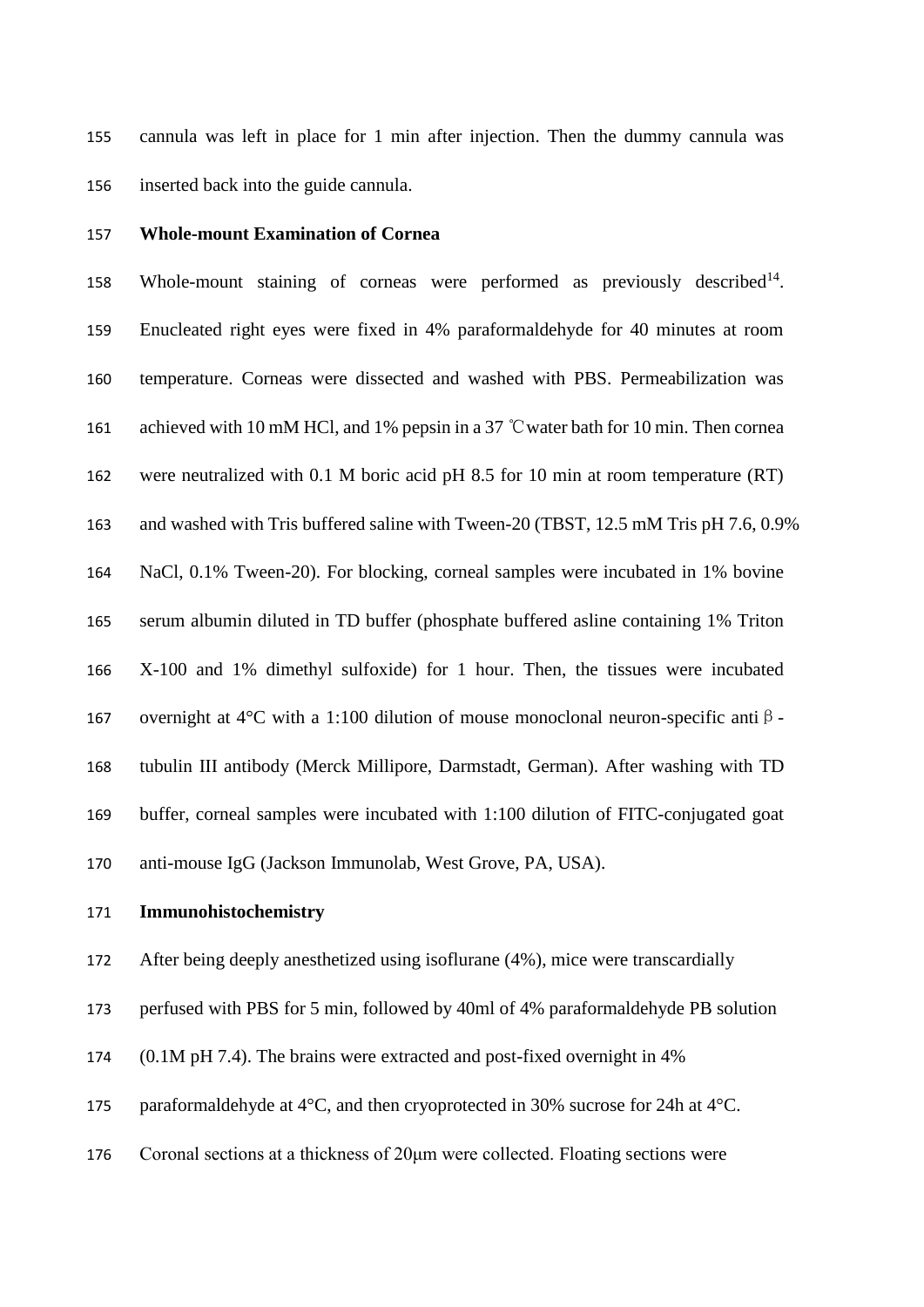| 177 | incubated overnight at $4^{\circ}$ C with anti-p-ERK primary antibodies diluted in blocking |
|-----|---------------------------------------------------------------------------------------------|
| 178 | buffer with 10% goat serum (Cell Signaling Technology, Beverly, MA) and 0.3%                |
| 179 | Triton X-100 in PBS, followed by another incubation with FITC-conjugated goat anti-         |
| 180 | rabbit IgG (Jackson Immunolab, West Grove, PA, USA) at room temperature for 2h.             |
| 181 | Sections were imaged by an Epi-fluorescence microscope (Olympus, Melville, NY)              |
| 182 | and anatomical areas were identified using The Mouse Brain in Stereotaxic                   |
| 183 | Coordinates $^{15}$ .                                                                       |

**Immunoblotting** 

 Mice were sacrificed and samples were quickly dissected for Western blotting analysis. Then sample tissue were homogenized in ice cold RIPA buffer which contain phosphatase inhibitors (10 mM sodium pyrophosphate, 10 mM sodium fluoride, 0.1 mM sodium orthovanadate) and protease inhibitor cocktail (sigma, American). The homogenates were centrifuged and aliquots of supernatant samples were collected. After protein content was tested by the Brandford method (Pierce, Rockford, IL), samples (20μg of total protein) were separated by 10% SDS-PAGE and electro transferred onto PVDF membrane. The membrane was probed with rabbit anti-p- ERK (1:2,000, Cell Signaling Technology, Beverly, MA) at 4℃ temperature overnight, followed by incubation with HRP conjugated anti-rabbit secondary antibody (1:10,000, Thermo Fisher Scientific Inc, Fremont ,CA). Target proteins signal were detected with an enhanced chemiluminescence detection system (thermo) by using a Chemi Doc system (BioRad, Hercules, CA). The membrane was then stripped and used for detecting β-actin expression as internal reference protein (mouse anti-β-actin,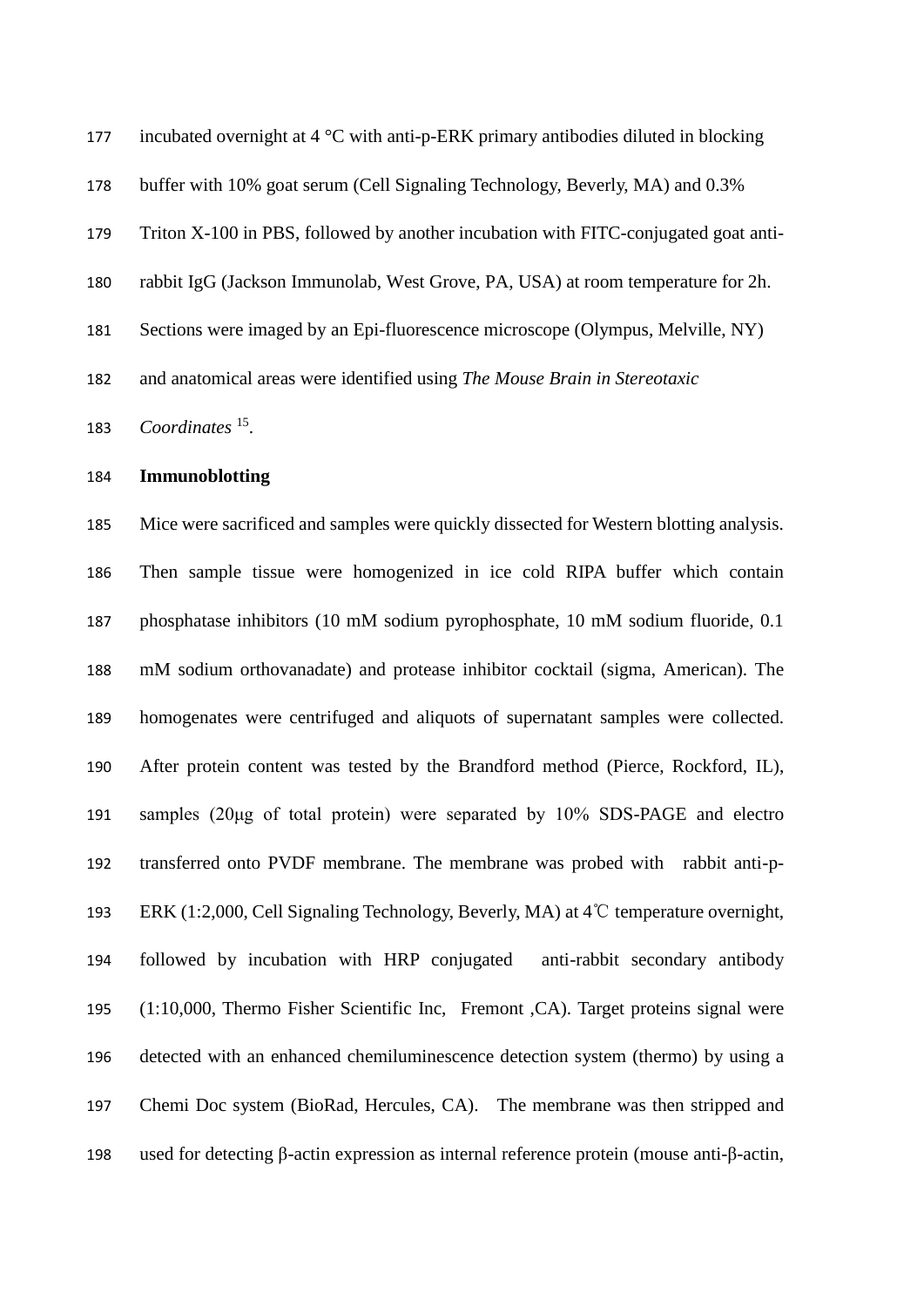| 199 | 1:10,000, Thermo Fisher Scientific Inc, Fremont, CA). The protein expression levels                |
|-----|----------------------------------------------------------------------------------------------------|
| 200 | were expressed as the ratio of the optical densities of target protein to those of $\beta$ -actin. |
| 201 | <b>Statistical analysis</b>                                                                        |
| 202 | All data are presented as Mean $\pm$ S.E.M and significance was set at $p<0.05$ . Mechanical       |
| 203 | threshold were analyzed using a 2-way repeated-measures ANOVA, followed by                         |
| 204 | Bonferroni post hoc test. For CPP data, two-way ANOVA (pairing versus treatment)                   |
| 205 | was applied followed by Bonferroni post hoc test. Difference scores were analyzed                  |
| 206 | using paired t test by comparing the difference between test time and preconditioning              |
| 207 | time in each chamber for each mouse. Western-blot data were analyzed using One-                    |
| 208 | way ANOVA, followed by pair-wise comparisons using Student-Newman-Keulstest.                       |
| 209 | Statistical significance was established at the 95% confidence limit.                              |
| 210 | <b>Results</b>                                                                                     |
| 211 | 1. The mechanic threshold in cauterized area decreased after corneal alkali                        |
| 212 | burn                                                                                               |
|     |                                                                                                    |

 Mechanical sensitivity of the corneal cauterized surface was examined using von Frey hairs. Baseline thresholds were tested prior to corneal alkali cauterization. In animals receiving corneal alkali burn, mechanical thresholds were significantly decreased from the second day after burning (*P*<0.001, 2-way repeated-measures ANOVA, followed 217 by Bonferroni post-test, n=10 for baseline, day1, day3, day7, and n=7 for day14, day21, Fig1). Mechanic threshold began to increase on day 7 after alkali burn, but was still lower than baseline at the end of the observation day (*P*<0.001, 2-way repeated-measures ANOVA, followed by Bonferroni post-test). In sham-treated animals, there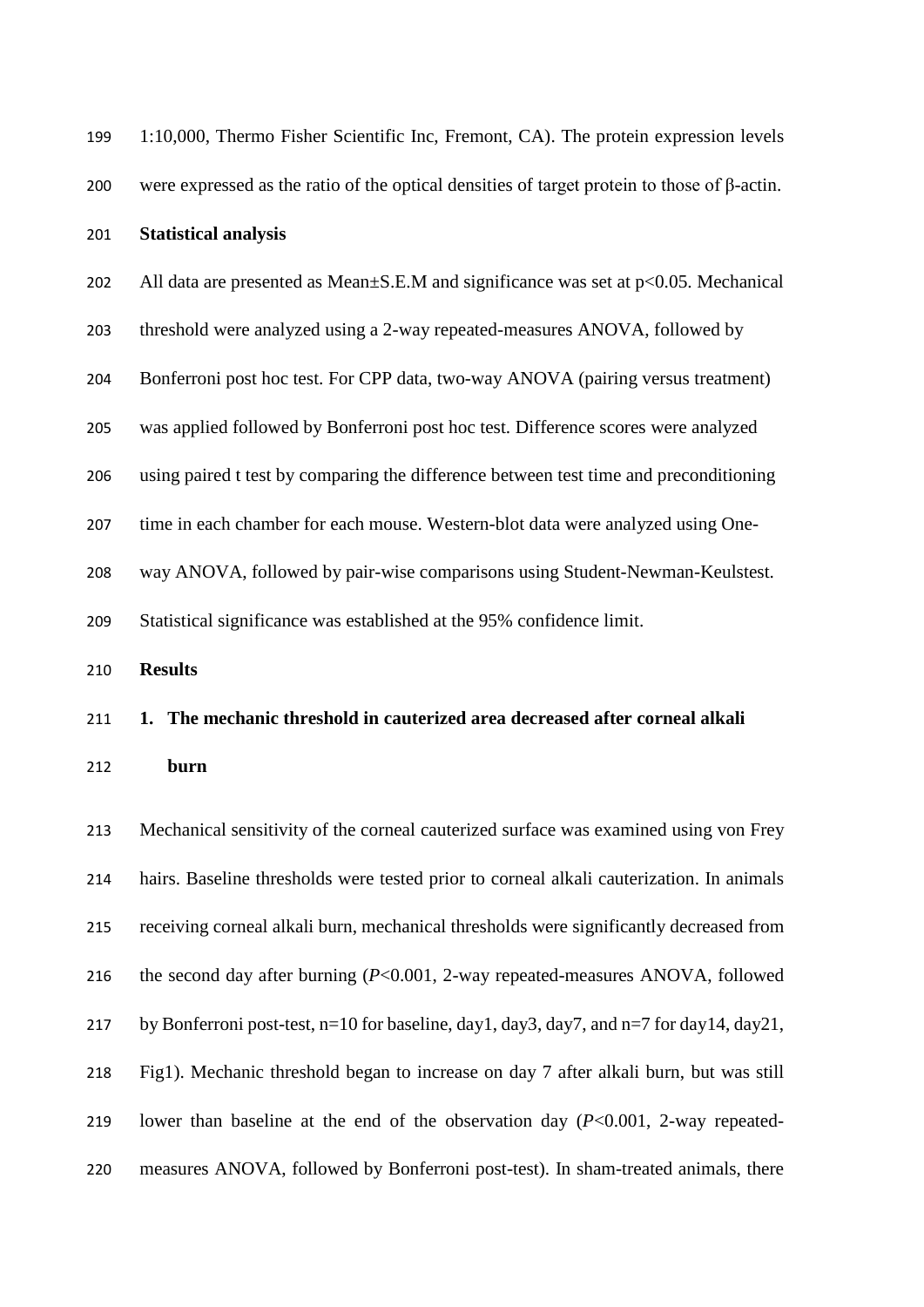was no significant change observed in corneal mechanic threshold. Taken together, these results suggest that alkali burn caused corneal mechanic sensitivity to decrease in the alkali cauterized area.

# **2. Corneal alkali burn induced ocular spontaneous pain behaviors**

 To further explore whether corneal alkali burn caused ocular spontaneous pain, we introduced CPP testing. The CPP test training began on the fourth day after corneal alkali cauterization. When compared to those mice tested with CPP, corneal alkali 228 burn mice spent significantly more time in the proparacaine paired chamber  $(391 \pm 76$ 229 seconds) than in the saline paired chamber  $(288 \pm 42 \text{ seconds}, P<0.01, \text{ two-way})$  ANOVA followed by Bonferroni post hoc test; Fig 2A), indicating that corneal alkali burn mice showed proparacaine (corneal topical administration) paired preference. Control group mice spent similar amounts of time in two chambers. These data are supported by the analysis of difference scores, which revealed that only in alkali burn mice was there proparacaine-induced pain relief (Fig2B). Taken together, there is evidence that pain continues in mice after corneal alkali burn.

# **3. Corneal alkali burn cause nerve fibers injury in cauterized area**

237 The densities of nerve fibers in subbasal level of the cornea were detected by anti- $\beta$  tubulin III stain. On day 7, the densities of nerve fibers in the subbasal decreased significantly in alkali burn eyes (Fig3B), than that in control eyes (Fig3A), respectively. On day 21 after alkali burn, there was some irregularly distributed nerve fibers (cluster or neuroma looking, Fig3C). However, the density of nerve fiber is obviously lower than in control mice. Taken together, these results suggest that alkali burn causes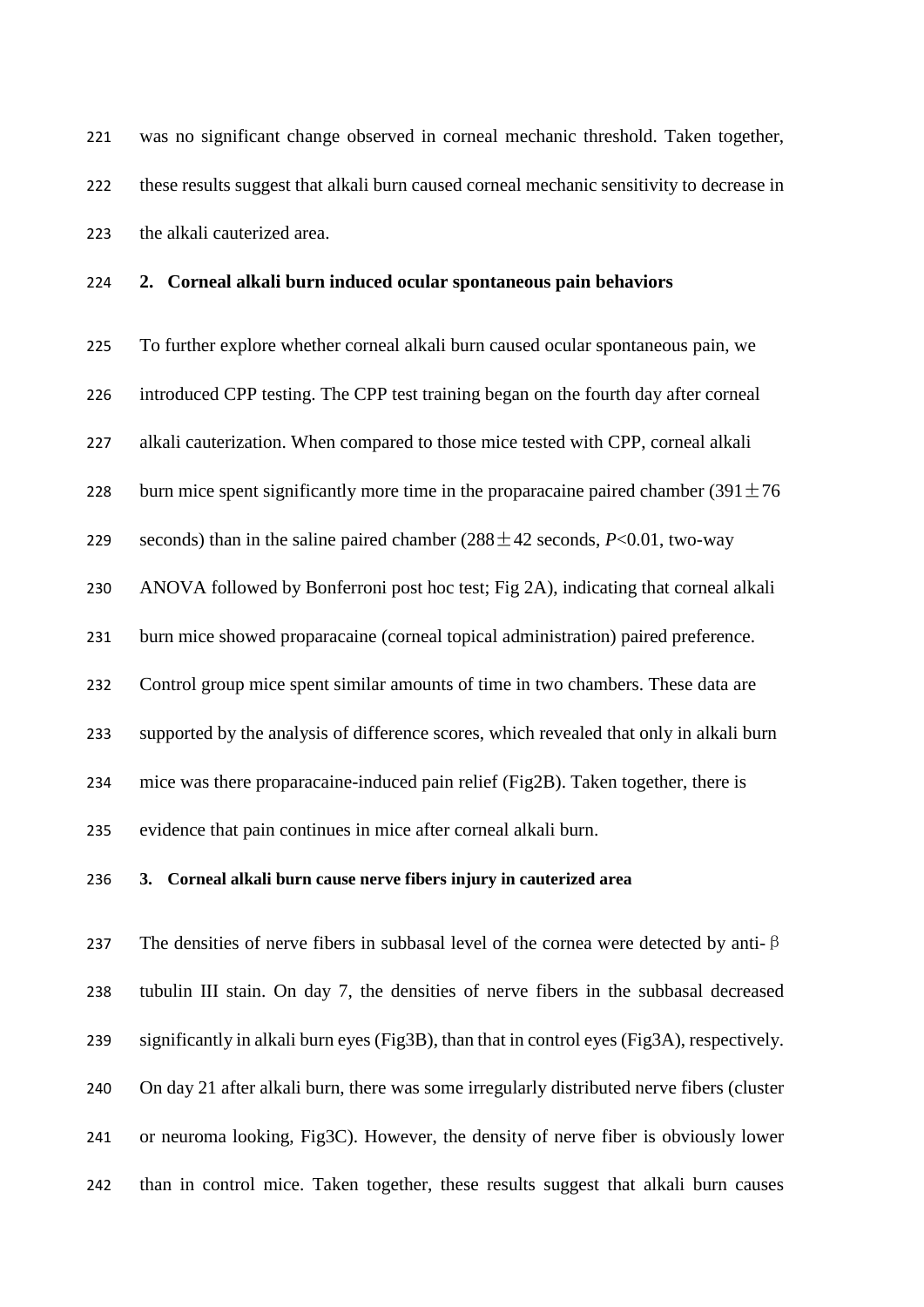corneal subbasal nerve fiber injury and in the cauterized area, re-epithelialization and reinnervation were not synchronized.

# **4. Corneal alkali burn induce ERK phosphorylation in Vc/C1 neuron, but not Vi/Vc area**

247 The trigeminal sensory complex in the brainstem is the first relay in the central nervous system for the corneal sensory nerve. Corneal sensory nerve projections are mainly in two regions: the trigeminal subnucleus interpolaris/caudalis (Vi/Vc) transition and the 250 subnucleus caudalis/upper cervical cord (Vc/C1) junction regions<sup>[16](#page-18-15)</sup>. Next we detected the pERK expression in Vi/Vc and Vc/C1 7 days after the injury. A large number of pERK positive stain cells were observed in the superficial laminae of the Vc/C1 on the ipsilateral cauterization side (Fig4B). No obvious pERK positive stain cells were observed in the Vi/Vc transition area (Fig4D). In control mice, no obvious pERK positive stain cells were found neither in the region of Vc/C1, nor in Vi/Vc transition area (Fig4A, C). These results indicate that the region of Vc/C1 involved in alkali burn induced corneal chronic pain processing.

# **5. Corneal alkali burn induce ERK phosphorylation in multiple neuropathic pain**

#### **related regions in higher nervous system**

 Multiple brain regions composed of several interacting networks contribute to the development of chronic neuropathic pain such as the insular cortex, the anterior cingulate cortex (ACC), and the rostroventromedial medulla (RVM). In this study we explored whether corneal alkali burn also causes neural network activation in the higher nervous system, by testing ERK phosphorylation in several representative areas of the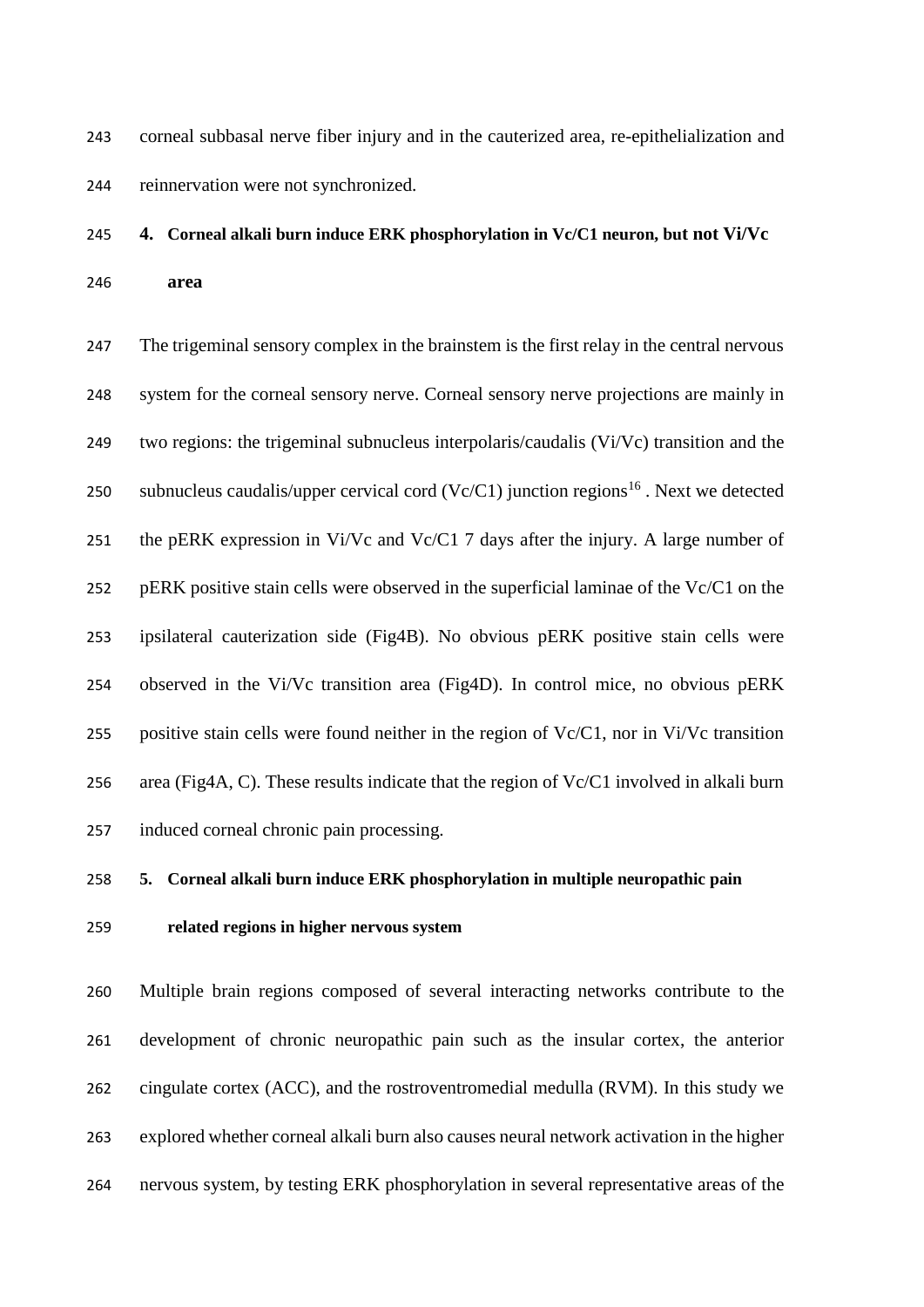insular cortex, ACC and RVM. A large number of pERK positive stain cells were observed in ACC, insular cortex and RVM 7 days after alkali injury (Fig5B, D, and F). However, no pERK stain positive cells were observed in those regions of control mice (Fig5A, C, and E). These results indicate that chronic neuropathic pain related regions in the high nerve system are also involved in alkali burn induced corneal nerve injury. **6. Inhibition of ERK activation in ACC block corneal alkali burn induced spontaneous** 

**pain**

 To determine the role of ACC ERK activation in corneal alkali burn induced spontaneous pain, separate groups of mice received ACC pERK inhibitor (5 nmol per side) or normal saline pre-cauterization 6 days following cauterization. Mice underwent the single trial conditioning to ocular surface proparacaineon the seventh day after cauterization. Preconditioning time spent in the CPP chambers were equivalent in all groups, therefore the data were pooled for graphical representation. For sham-treated mice, there was no difference in time spent between the proparacaine paired chamber 279 (335 $\pm$ 46 seconds) and the normal saline paired chamber (343 $\pm$ 39 seconds, *P*>0.05, two-way ANOVA followed by Bonferroni post hoc test; Fig6A). Corneal alkali burn mice with ACC normal saline treatment spent significantly more time in the 282 proparacaine paired chamber (389 $\pm$ 51 seconds) than in the saline paired chamber (256  $\pm$  37 seconds, *P*<0.01, two-way ANOVA followed by Bonferroni post hoc test). This indicates that ocular surface proparacaine induced CPP in the corneal alkali burn mice that received ACC injection of normal saline. However, for alkali burn mice with pERK inhibitor administration, there was no difference in time spent between the proparacaine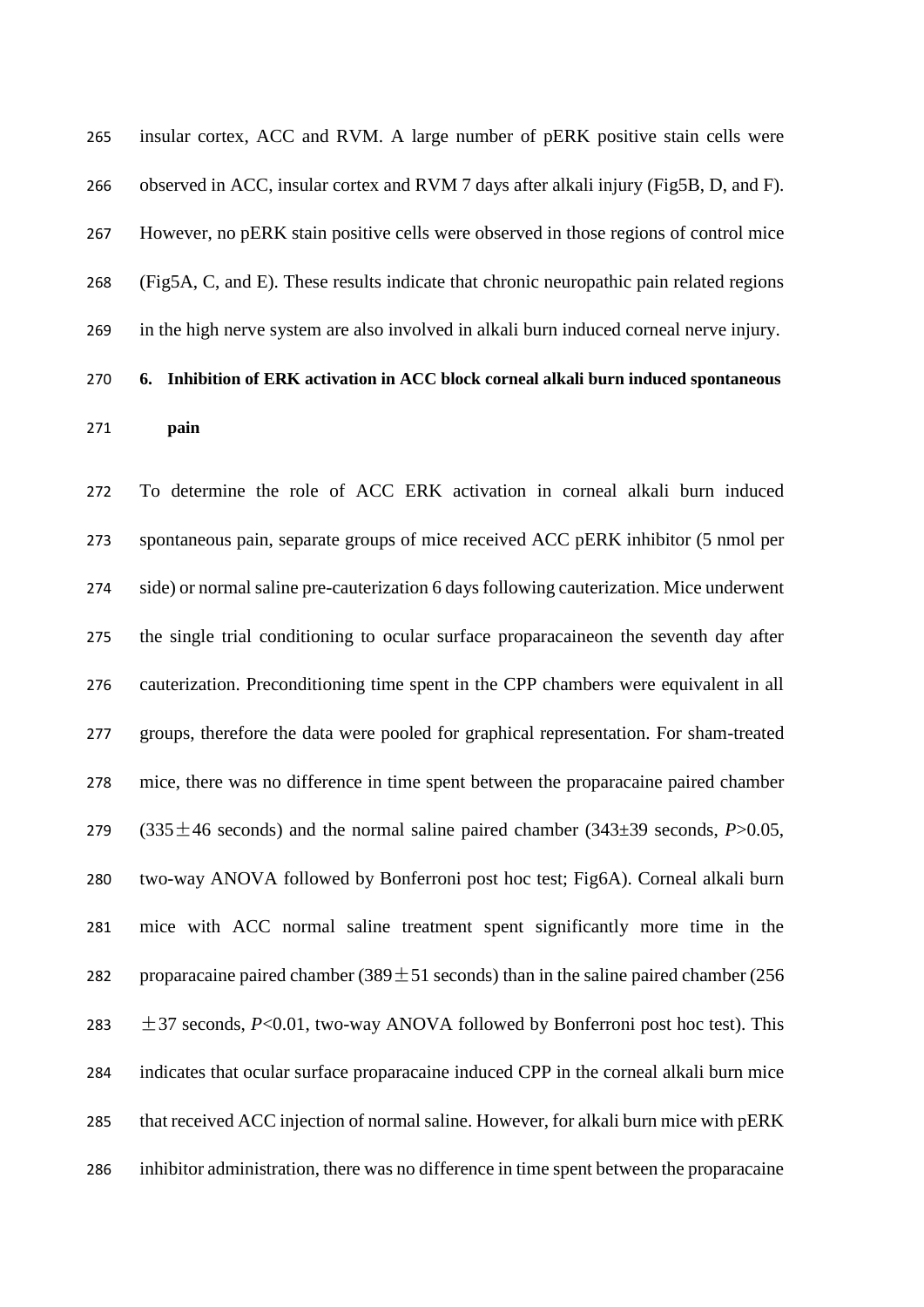287 paired chamber (324 $\pm$ 61 seconds) and the normal saline paired chamber (349 $\pm$ 38 seconds, *P*>0.05, two-way ANOVA followed by Bonferroni post hoc test).This demonstrates that the administration of ACC pERK inhibitor blocked the ocular surface proparacaine-induced CPP. Difference scores also confirm that only corneal alkali burn mice with ACC given normal saline showed increased time spent in the ocular surface proparacaine paired chamber than in the saline paired chamber (Fig6B). Western-blot confirmed that pERK inhibitor effectively inhibited the ERK activation in ACC. However, the expression of total ERK remained unchanged (FigC, D). These results suggest that pharmacological inhibition of ERK activation in ACC could effectively block corneal alkali burn induced ocular spontaneous pain.

# **Discussion**

 Chemical burns, especially alkali injuries, represent potentially serious ocular injuries. Post corneal alkali burn pain is a very common complication in patients, with healing taking prolonged time after injury. An ophthalmologist is usually the first to examine the patient and make a diagnosis of dry eye following pain complaint. However, ocular pain rarely responds to traditional dry eye therapy. A possible explanation is that the pain is due to chronic neuropathic pain disorder which results from nerve injury, since corneal chronic pain has already been reported following LASIK surgery, chronic inflammation and herpes zoster (HZ) eye infection. Here in this study, by employing a corneal alkali burn model (Grade II), we found that corneal alkali burn did induce corneal long lasting nerve injury and corneal spontaneous pain in mice. Phosphor extracellular signal-regulated kinase (ERK), a marker for neuronal activation in chronic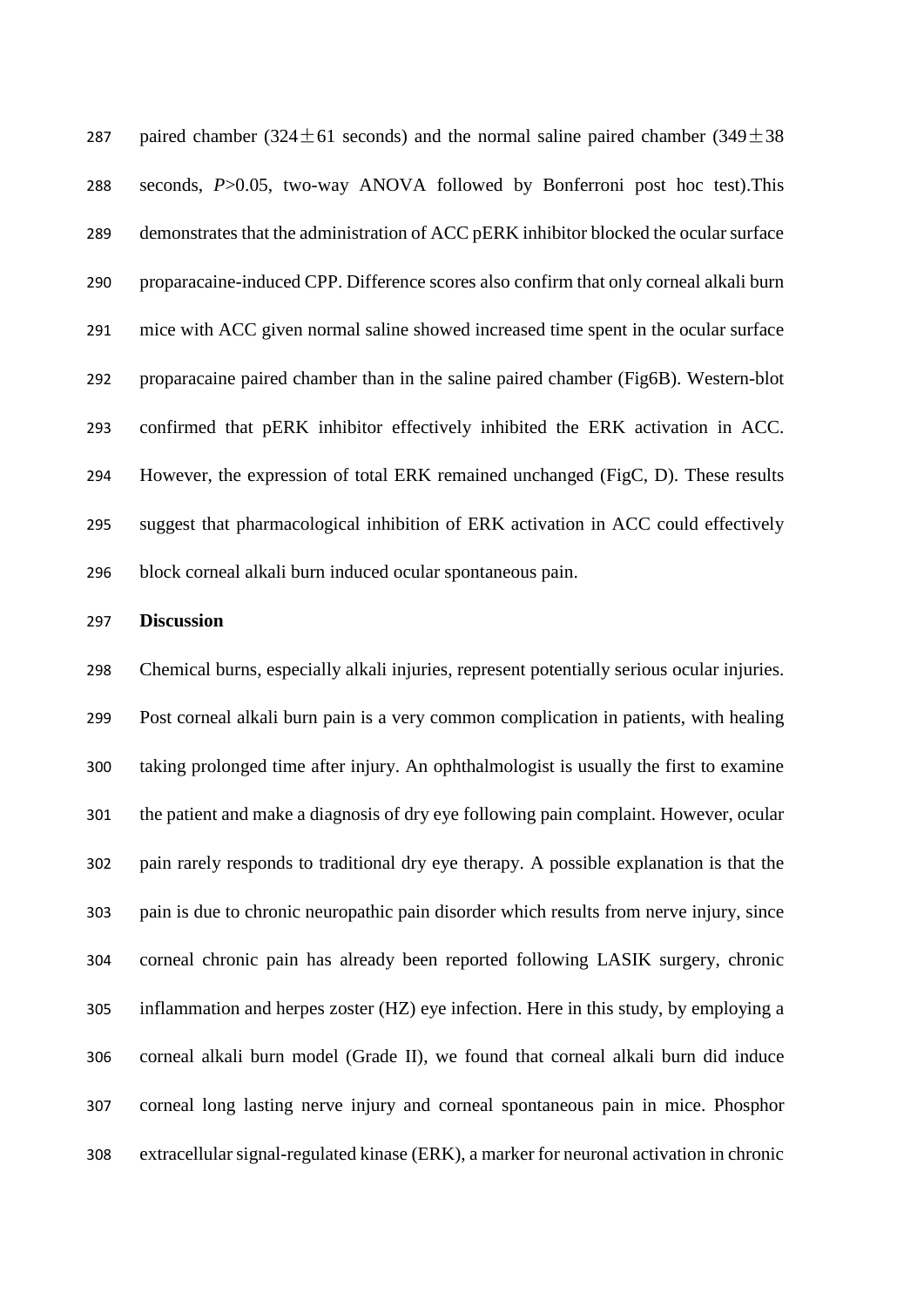pain processing was significantly activated in several representative areas of neuropathic pain matrix in the central nerve system: the subnucleus caudalis/upper cervical cord (Vc/C1), insular cortex, anterior cingulated cortex (ACC), and rostroventral medulla (RVM). More importantly, we found that pharmacologically blocked pERK activation in ACC could abolish alkali burn induced corneal spontaneous pain.

 Ophthalmologists have traditionally paid little attention to the mechanism involved in eye pain and only relied on sporadic experimental studies devoted to clarifying the properties and neural basis of ocular pain. Mechanisms based on the central nerve system also need to be explored. For corneal alkali burn, most existing studies focus on mechanisms of neovascularization, tissue adhesions and so on, but underestimate post injury pain. However, ocular pain affects extensively a patient's quality of life. Alkaline agents possess both hydrophilic and lipophilic properties. They saponify the [fatty acids](http://en.wikipedia.org/wiki/Fatty_acids) of cell [membranes,](http://en.wikipedia.org/wiki/Cell_membranes) even penetrate the corneal stroma<sup>[17](#page-18-16)</sup>, and directly cause nerve fiber injury in any level of cornea where it reaches. More than this, subsequent inflammation responses in damaged tissues lead to further nerve damage or irritation. In this study, by using a corneal grade II alkali burn model, alkali burn caused loss of the subbasal nerves plexus and during corneal re-innervation, nerve fibers may form neuromas. This is the most plausible reason for spontaneous pain. By testing with CPP, mice preferred to stay in the corneal topical proparacaine paired chamber. Analgesia induced place preference showed ongoing pain in corneal alkali burn mice. This is in line with the available evidence on clinical situations. Clinically,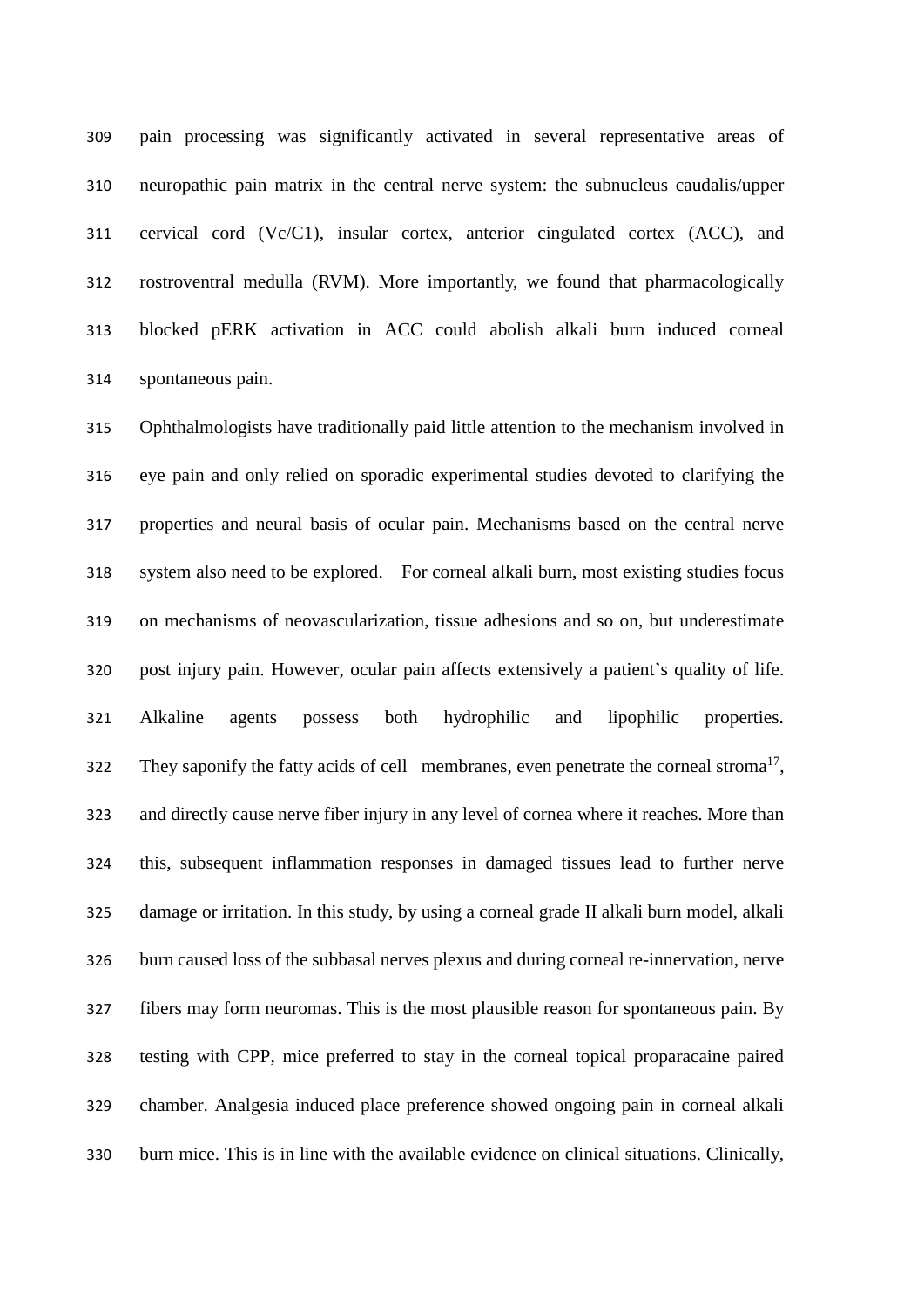ocular pain is the most intensive pain, because the density of corneal pain receptors has been estimated to be 40 times that of dental pulp and 300-600 times that of the skin<sup>[18](#page-18-17)</sup>. Another interesting phenomenon is that the cauterized area mechanical threshold decreased significantly, even of the corneal already re-epithelialization. That could be because alkali burn caused nerve injury which resulted in nociceptor loss. Although the cornea already gets re-epithelialized, new nociceptors generation may take much longer. These results are also in line with clinical findings that report that burns with alkaline 338 decrease corneal sensitivity.

 Injury on the periphery never develops into chronic pain but usually involve anatomical and neuro-chemical changes in both the peripheral and central nerve systems. According to various study results, activation of ERK is a biomarker for neuronal 342 activation and central sensitization following noxious stimulation and tissue injury<sup>[20](#page-18-19)</sup>. Corneal sensory nerves originate in the trigeminal ganglion (TG) and the second order neuron located in two regions of the sensory trigeminal complex (V): the trigeminal subnucleus interpolaris/caudalis (Vi/Vc) transition and the subnucleus caudalis/upper sala cervical cord (Vc/C1) junction region<sup>[16](#page-18-15)</sup>. Noxious stimulation of the cornea has shown a c-fos positive neuron distribution in these two regions<sup>[21](#page-19-0)</sup>. However, it is not clear that these two regions are involved in chronic corneal neuropathic pain. Here in this study, we found that ERK significantly activated in Vc/C1 regions, but not in Vi/Vc 7 days after corneal alkali burn. This indicates that these two regions contribute differently in alkali burn induced corneal chronic neuropathic pain. Several lines of evidence also suggest that these regions have different functions: the Vc/C1 region integrates noxious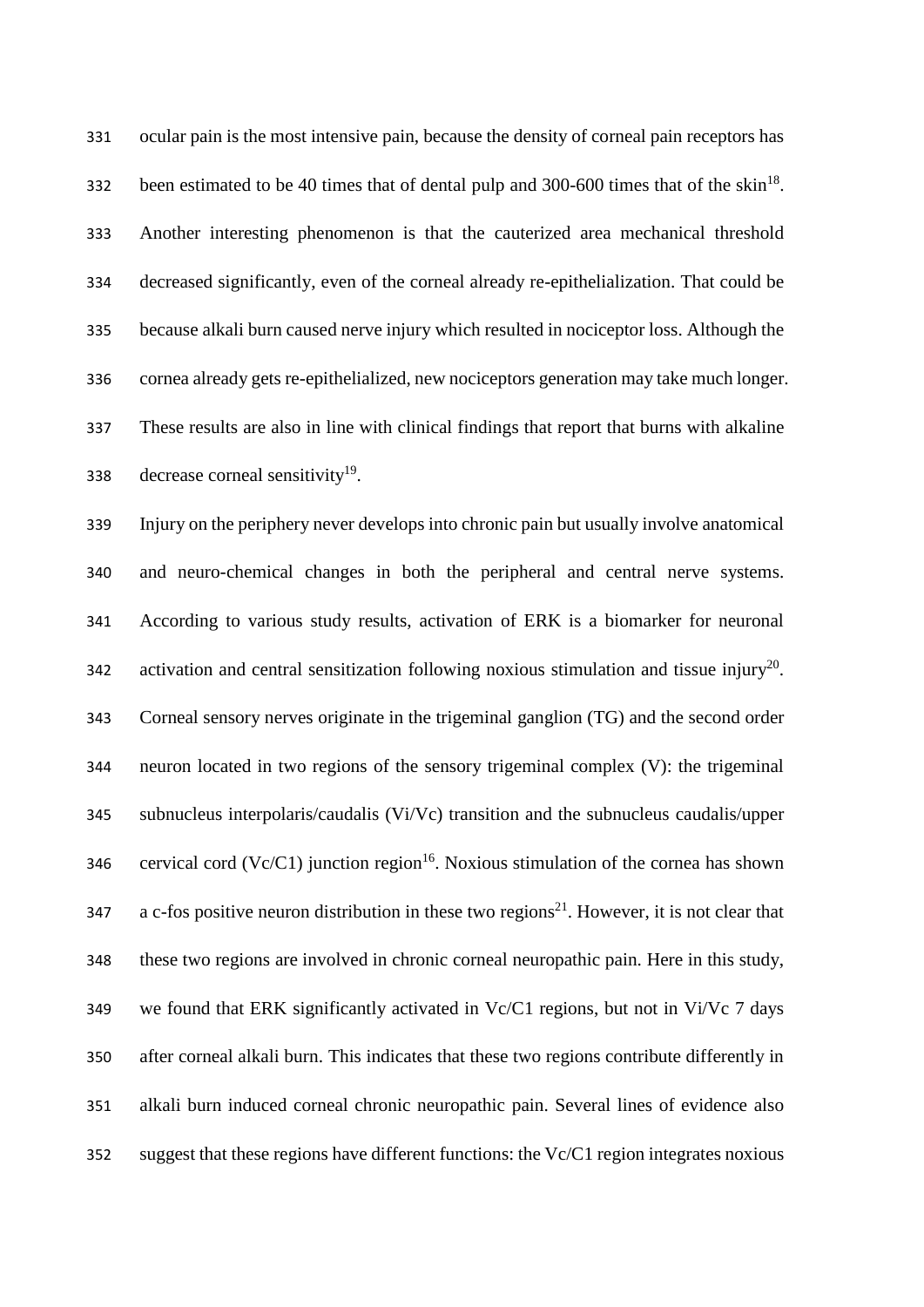stimuli from the cornea, whereas the Vi/Vc region seems to be more related to the 354 control of lacrimation and the blinking reflex<sup>[22,](#page-19-1) [23](#page-19-2)</sup>.

 Multiple nuclei in the higher nervous system are composed of several interacting networks that contribute to the development and maintenance of neuropathic pain. These functional areas form several pain matrices which provide the sensory specificity of the pain experience, the attentional modulation, the pain consciousness, the subjective afferent and efferent modification and so  $\text{on}^{24}$  $\text{on}^{24}$  $\text{on}^{24}$ . Nerve injury triggers long- term plastic changes in these areas that eventually contribute to the development and maintenance of chronic pain. In this study, corneal alkali burn induced ERK activation in the insular cortex, ACC, and RVM. The insular cortex is a representative area for the nociceptive matrix while the ACC is the second matrix for attentional-perceptive and the RVM a representative area for descending pain modulation<sup>[24](#page-19-3)</sup>. Corneal alkali burn induced activation in these areas indicating that the mechanisms based on neuropathic pain matrix in the central nerve system involved the development and maintenance of chronic corneal neuropathic pain.

 Spontaneous pain is the most important hallmark of nerve injury induced neuropathic 369 pain<sup>[25,](#page-19-4) [26](#page-19-5)</sup>. The ACC has been implicated in multiple components of pain<sup>[27,](#page-19-6) [28](#page-19-7)</sup> and it has 370 been reported that it plays a key role in spontaneous pain<sup>[29,](#page-19-8) [30](#page-19-9)</sup>. Our results demonstrated that ERK was activated in post alkali burn pain. This is in line with research that reported that ERK is activated in the ACC during the induction and expression of 373 chronic pain after never injury or stimulation<sup>[13,](#page-18-12) [31](#page-19-10)</sup>. In this study we found that ACC pERK inhibitor administration fully blocked the CPP which was induced by corneal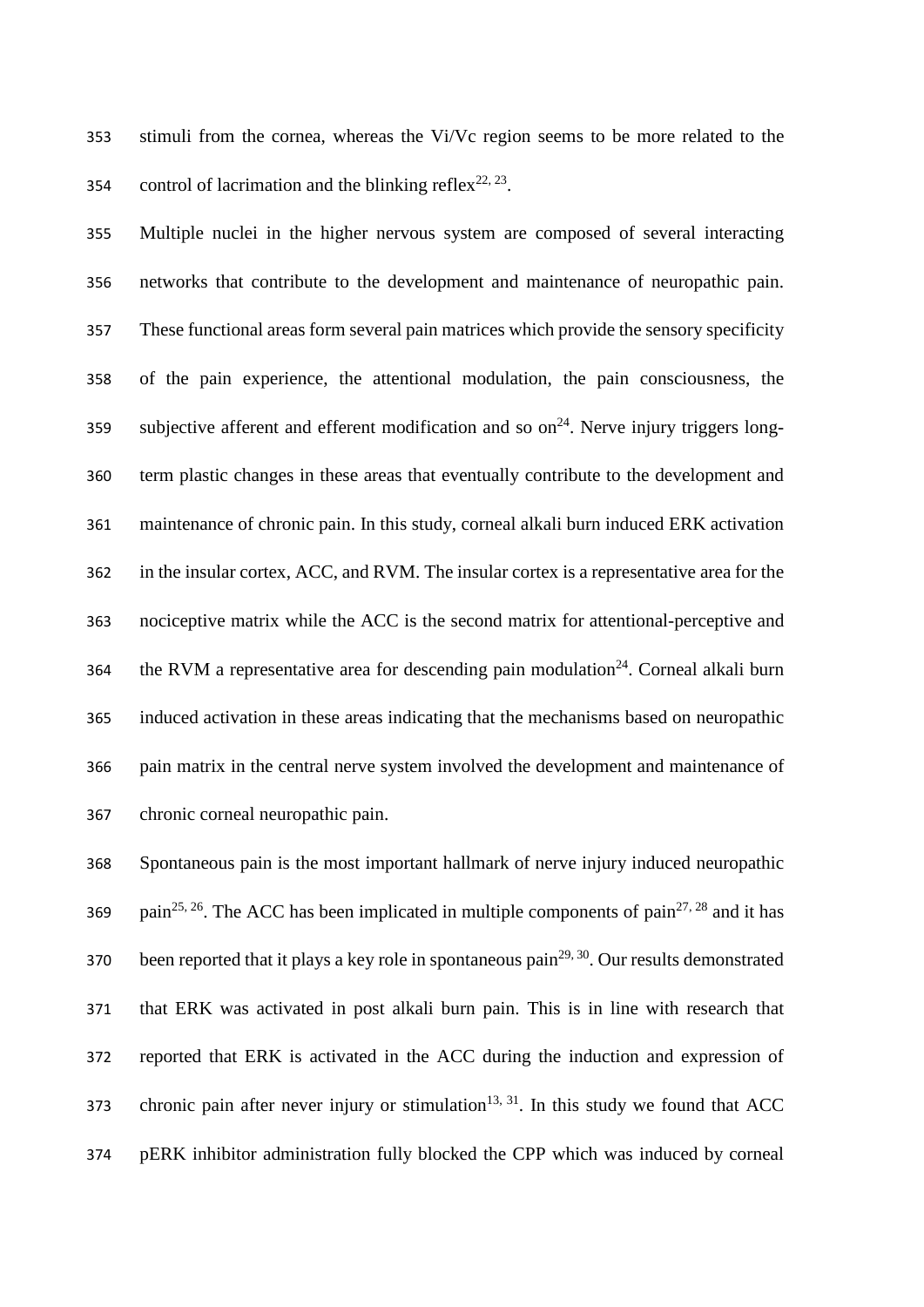topical proparacaine treatment in alkali burn mice. This result suggests that corneal spontaneous pain requires ERK activation in ACC. Multiple lines of evidence link ACC synaptic plasticity to chronic pain states<sup>[29,](#page-19-8) [32,](#page-19-11) [33](#page-19-12)</sup>. Long-term potentiation (LTP) is one  $f_{\text{5}}$  378 form of synaptic plasticity in ACC<sup>[34](#page-19-13)</sup>. ERK has also been shown to be necessary for the 379 induction of LTP in the  $ACC^{35}$  $ACC^{35}$  $ACC^{35}$ . Based on previous understanding of the role of ERK in sustaining LTP and its role in synapse plasticity, it may be reasonable to speculate that this mechanism may also apply to corneal alkali burn induced spontaneous pain. However, the precise mechanisms by which the pathway contributes to causing ERK activation in the ACC, and downstream mechanisms underlying ERK's action in the ACC need further investigation.

 In conclusion, Alkali burn could cause corneal spontaneous pain and activate neuropathic pain matrix in the central nerve system. Furthermore, activation of ERK in ACC is required for alkali burn induced corneal spontaneous pain. Thus mechanisms based on neuropathic pain matrix in central nerve system may be involved in the development and maintenance of chronic corneal neuropathic pain. In future, therapeutic options which aim to treat neuropathic pain need keep in mind the needs of these patients.

#### **Conflict of interest statement**

The work is original, and there is no conflict of interest to disclose.

#### **Acknowledgment**

This work was supported by Natural Science Foundation of China (81571053) and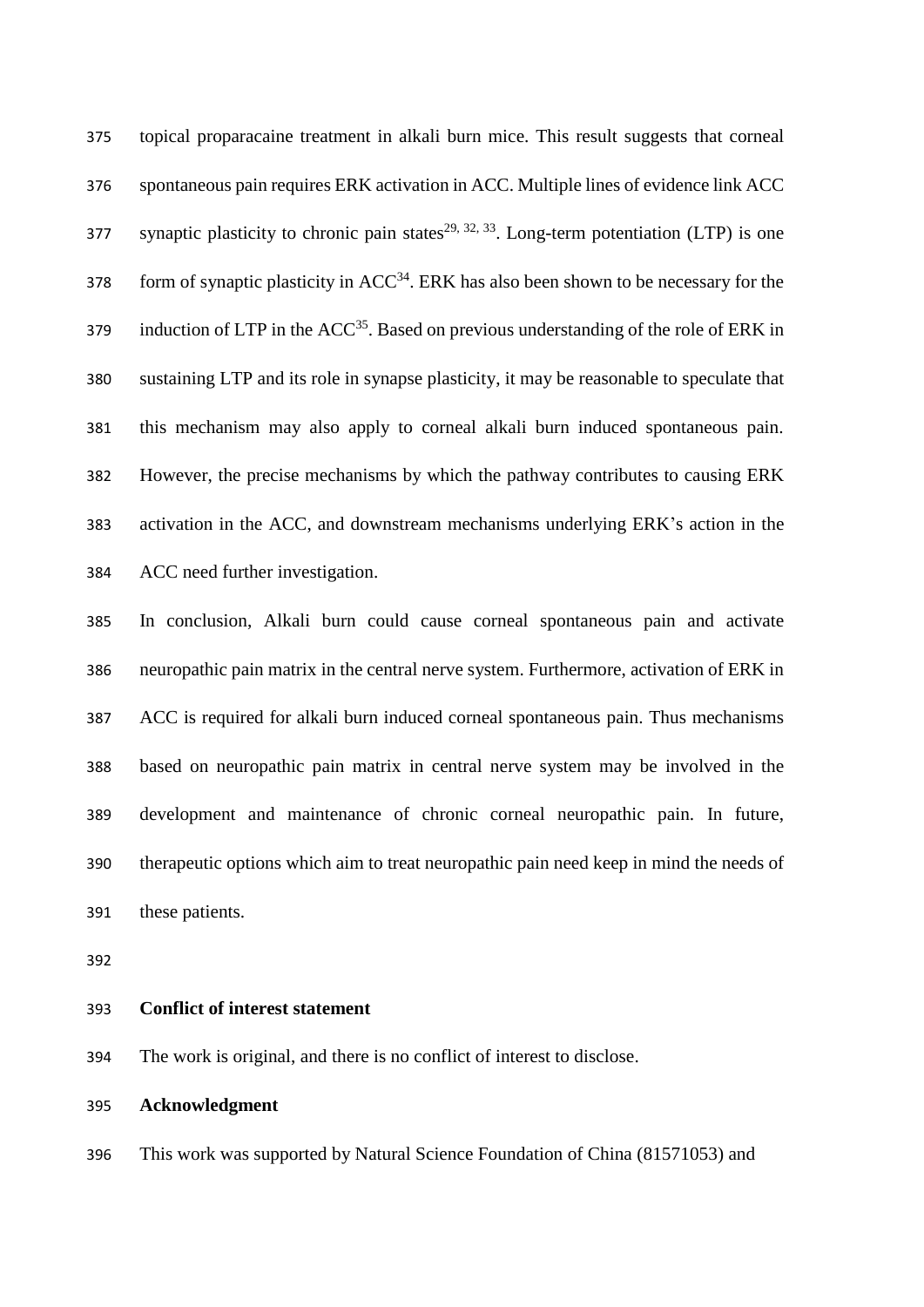Nature Science Foundation of Hubei Province (2014CFB442).

#### **Reference**

- <span id="page-18-0"></span> 1. Clare G, Suleman H, Bunce C, et al. Amniotic membrane transplantation for acute ocular burns. *Cochrane Database Syst Rev* 2012;CD009379.
- <span id="page-18-1"></span> 2. Yu TS, Liu H, Hui K. A case-control study of eye injuries in the workplace in Hong Kong. *Ophthalmology* 2004;111:70-74.
- <span id="page-18-2"></span> 3. Xie Y, Tan Y, Tang S. Epidemiology of 377 patients with chemical burns in Guangdong province. *Burns* 2004;30:569-572.
- <span id="page-18-3"></span>4. Pfister RR. Chemical injuries of the eye. *Ophthalmology* 1983;90:1246-1253.
- <span id="page-18-4"></span> 5. Le Q, Chen Y, Wang X, et al. Vision-related quality of life in patients with ocular chemical burns. *Invest Ophthalmol Vis Sci* 2011;52:8951-8956.
- <span id="page-18-5"></span> 6. Smretschnig E, Falkner-Radler CI, Binder S, et al. Vision-Related Quality of Life and Visual Function after Retinal Detachment Surgery. *Retina* 2016;36:967-973.
- <span id="page-18-6"></span> 7. Theophanous C, Jacobs DS, Hamrah P. Corneal Neuralgia after LASIK. *Optom Vis Sci* 2015;92:e233-240.
- <span id="page-18-7"></span> 8. Kaufman SC. Anterior segment complications of herpes zoster ophthalmicus. *Ophthalmology* 2008;115:S24-32.
- <span id="page-18-8"></span> 9. Bai JQ, Qin HF, Zhao SH. Research on mouse model of grade II corneal alkali burn. *Int J Ophthalmol* 2016;9:487-490.
- <span id="page-18-9"></span> 10. Bates BD, Mitchell K, Keller JM, et al. Prolonged analgesic response of cornea to topical resiniferatoxin, a potent TRPV1 agonist. *Pain* 2010;149:522-528.
- <span id="page-18-10"></span> 11. He Y, Tian X, Hu X, et al. Negative reinforcement reveals non-evoked ongoing pain in mice with tissue or nerve injury. *J Pain* 2012;13:598-607.
- <span id="page-18-11"></span> 12. Xu H, Wu LJ, Wang H, et al. Presynaptic and postsynaptic amplifications of neuropathic pain in the anterior cingulate cortex. *J Neurosci* 2008;28:7445-7453.
- <span id="page-18-12"></span> 13. Cao H, Gao YJ, Ren WH, et al. Activation of extracellular signal-regulated kinase in the anterior cingulate cortex contributes to the induction and expression of affective pain. *J Neurosci* 2009;29:3307- 3321.
- <span id="page-18-13"></span> 14. Carmona FD, Ou J, Jimenez R, et al. Development of the cornea of true moles (Talpidae): morphogenesis and expression of PAX6 and cytokeratins. *J Anat* 2010;217:488-500.
- <span id="page-18-14"></span> 15. Paxinos KBJFG (ed) *The Mouse Brain in Stereotaxic Coordinates Third Edition*. New York: Academic Press is an imprint of Elsevier; 2007.
- <span id="page-18-15"></span> 16. Marfurt CF, Del Toro DR. Corneal sensory pathway in the rat: a horseradish peroxidase tracing study. *J Comp Neurol* 1987;261:450-459.
- <span id="page-18-16"></span> 17. Grant WM, Kern HL. Action of alkalies on the corneal stroma. *AMA Arch Ophthalmol* 1955;54:931-939.
- <span id="page-18-17"></span> 18. Muller LJ, Marfurt CF, Kruse F, et al. Corneal nerves: structure, contents and function. *Exp Eye Res* 2003;76:521-542.
- <span id="page-18-18"></span> 19. Boberg-Ans J. Experience in clinical examination of corneal sensitivity; corneal sensitivity and the naso-lacrimal reflex after retrobulbar anaesthesia. *Br J Ophthalmol* 1955;39:705-726.
- <span id="page-18-19"></span>20. Gao YJ, Ji RR. c-Fos and pERK, which is a better marker for neuronal activation and central
- sensitization after noxious stimulation and tissue injury? *Open Pain J* 2009;2:11-17.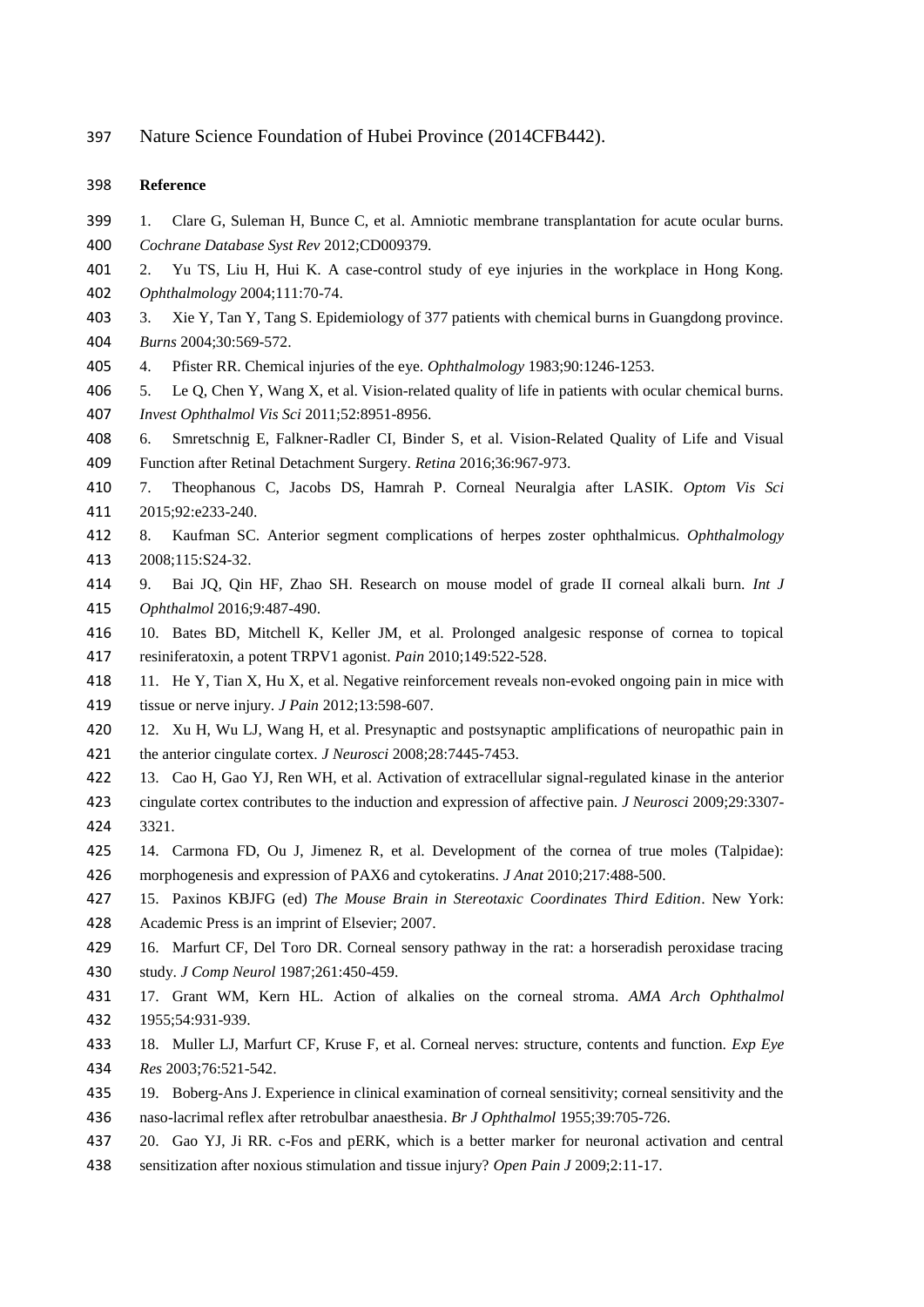- <span id="page-19-0"></span> 21. Meng ID, Bereiter DA. Differential distribution of Fos-like immunoreactivity in the spinal trigeminal nucleus after noxious and innocuous thermal and chemical stimulation of rat cornea. *Neuroscience* 1996;72:243-254.
- <span id="page-19-1"></span> 22. Kurose M, Meng ID. Corneal dry-responsive neurons in the spinal trigeminal nucleus respond to innocuous cooling in the rat. *J Neurophysiol* 2013;109:2517-2522.
- <span id="page-19-2"></span>23. Stapleton F, Marfurt C, Golebiowski B, et al. The TFOS International Workshop on Contact Lens
- Discomfort: report of the subcommittee on neurobiology. *Invest Ophthalmol Vis Sci* 2013;54:TFOS71- 97.
- <span id="page-19-3"></span> 24. Garcia-Larrea L, Peyron R. Pain matrices and neuropathic pain matrices: a review. *Pain* 2013;154 Suppl 1:S29-43.
- <span id="page-19-4"></span> 25. Backonja MM, Stacey B. Neuropathic pain symptoms relative to overall pain rating. *J Pain* 2004;5:491-497.
- <span id="page-19-5"></span> 26. Baron R, Binder A, Wasner G. Neuropathic pain: diagnosis, pathophysiological mechanisms, and treatment. *Lancet Neurol* 2010;9:807-819.
- <span id="page-19-6"></span> 27. Johansen JP, Fields HL. Glutamatergic activation of anterior cingulate cortex produces an aversive teaching signal. *Nat Neurosci* 2004;7:398-403.
- <span id="page-19-7"></span> 28. Qu C, King T, Okun A, et al. Lesion of the rostral anterior cingulate cortex eliminates the aversiveness of spontaneous neuropathic pain following partial or complete axotomy. *Pain* 2011;152:1641-1648.
- <span id="page-19-8"></span> 29. Li XY, Ko HG, Chen T, et al. Alleviating neuropathic pain hypersensitivity by inhibiting PKMzeta in the anterior cingulate cortex. *Science* 2010;330:1400-1404.
- <span id="page-19-9"></span> 30. King T, Qu C, Okun A, et al. Contribution of PKMzeta-dependent and independent amplification to components of experimental neuropathic pain. *Pain* 2012;153:1263-1273.
- <span id="page-19-10"></span> 31. Wei F, Zhuo M. Activation of Erk in the anterior cingulate cortex during the induction and expression of chronic pain. *Mol Pain* 2008;4:28.
- <span id="page-19-11"></span> 32. Descalzi G, Kim S, Zhuo M. Presynaptic and postsynaptic cortical mechanisms of chronic pain. *Mol Neurobiol* 2009;40:253-259.
- <span id="page-19-12"></span> 33. Ruscheweyh R, Wilder-Smith O, Drdla R, et al. Long-term potentiation in spinal nociceptive pathways as a novel target for pain therapy. *Mol Pain* 2011;7:20.
- <span id="page-19-13"></span>34. Sandkuhler J. Understanding LTP in pain pathways. *Mol Pain* 2007;3:9.
- <span id="page-19-14"></span> 35. Toyoda H, Zhao MG, Xu H, et al. Requirement of extracellular signal-regulated kinase/mitogen- activated protein kinase for long-term potentiation in adult mouse anterior cingulate cortex. *Mol Pain* 2007;3:36.
- 
- 

- 
- 

#### **Figure legend**

 **Fig1: Corneal alkali burn induced mechanic threshold decreased in cauterized area.** The mechanic threshold in cauterized area to von Frey filament probing was measured and mechanical threshold decreased significantly from the second day (day1) after corneal alkali burn. Data are expressed in Mean ± SEM. \**P*<0.01, compared with the control mice; #*P*<0.01, compared with the 482 second day (day1) after corneal alkali burn,  $n = 10$  for baseline, day1, day3, day5, day7 and  $n=7$  for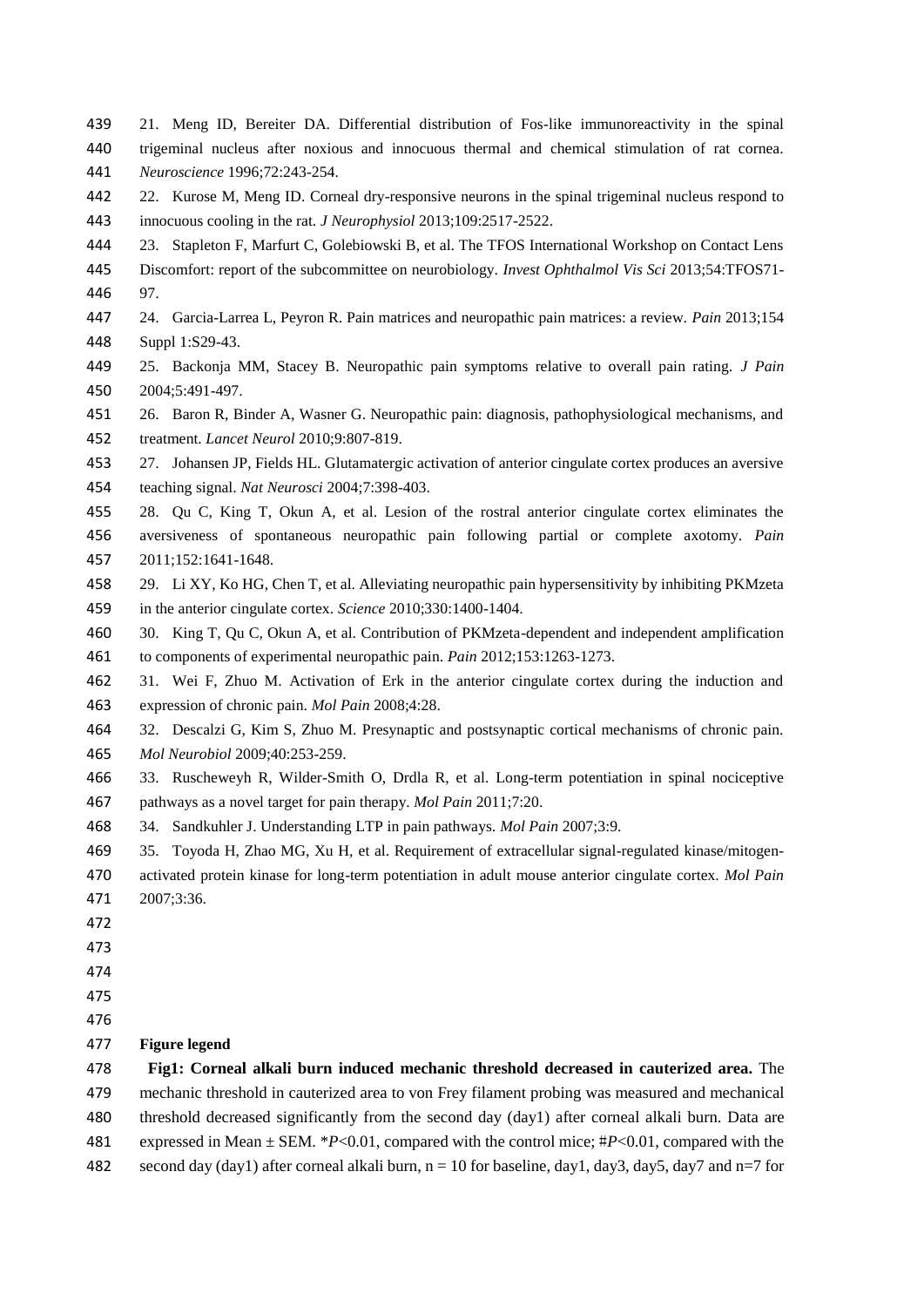- day14, day 21 of each group.
- 
- **Fig2: Corneal topically proparacaine administration produce CPP in corneal alkali burn**
- **mice.** Mice were tested to ensure the absence of chamber bias (''pre'') after 3 days
- preconditioning. A: Corneal alkali burn mice showed significant chamber preference, spending
- more time in proparacaine paired chambers than saline paired chamber (*P*<0 .01, two-way
- 489 ANOVA;  $n = 8$  for each group). B: Difference scores (test time-preconditioning time spent in the
- proparacaine paired chamber) confirmed that only corneal alkali burn mice showed proparacaine
- 491 paired chamber preference.  $P < 0.01$ , paired t-test; n = 8 for each group.
- 

### **Fig3.Corneal alkali burn cause nerve fibers injury in subbasal level of cauterized area.**

 Whole-mount examinations of cornea were stained with anti-βtubulin III. A: Cornea from control group (sham treated) B: Cornea from mice 7 days after alkali burn. C: Cornea from mice 21 days after alkali burn. White triangle indicate irregular distributed nerve fiber (cluster or neuroma 497 looking), scale bar= $200 \mu$  m.

 **Fig4: Corneal alkali burn induce ERK phosphorylation in Vc/C1 neuron, but not Vi/Vc area.** Frozen sections of brain tissue from each group were stained with pERK. Nervous nuclei were 501 marked by white line referring *The Mouse Brain in Stereotaxic Coordinates* <sup>[15](#page-18-14)</sup>. A: Slice represents Vc/C1 area from the control group B: Slice represents Vc/C1 area from mice 7 days after alkali burn. White triangles indicate positive stain of pERK cells. C: Slice represents Vi/Vc area from 504 control group. D: Slice represents Vi/Vc area from mice 7 days after alkali burn. Scale bar=200 μ m. Sp5C= spinal trigeminal nucleus, caudal part, Sp5I= spinal trigeminal nucleus, interpolar part.

 **Fig5: Corneal alkali burn induce ERK phosphorylation in multiple neuropathic pain related regions in higher nervous system.** Frozen sections of brain tissue from each group were stained with pERK. Nervous nuclei were marked by white line using *The Mouse Brain in Stereotaxic Coordinates*<sup>[15](#page-18-14)</sup>[.](#page-18-14) A: Slice represents insular cortex area from control group, S2=secondary somatosensory cortex,CPu= caudate putamen (striatum), Cl=claustrum, En=endopiriform claustrum, Pir=piriform cortex. B: Slice represents insular cortex area from mice 7 days after alkali 513 burn. C: Slice represents ACC area from control group. M2=secondary motor cortex, Cg1=cingulate cortex, area 1, Cg2= cingulate cortex, area 2. D: Slice represents ACC area from mice 7 days after alkali burn. E: Slice represents RVM area from control group, Gi= gigantocellular reticular nucleus, GiA=gigantocellular reticular nucleus, alpha part, LPGi=lateral paragigantocellular nucleus, PPy=parapyramidal nucleus, RMg=raphe magnus nucleus, ml=medial lemniscus, RPa=raphe pallidus nucleus, py=pyramidal tract. F: Slice represents RVM area from mice 7 days after alkali 519 burn. Scale bar= $200 \mu$  m.

#### **Fig6: Inhibition of ERK activation in ACC block corneal alkali burn induced spontaneous**

**pain.** Mice were tested to ensure the absence of chamber bias (''pre'') after 3 days preconditioning.

- A: Corneal alkali burn mice with ACC normal saline administration showed significant chamber
- preference, spending more time in proparacaine paired chambers than saline paired chamber
- (\*\**P*<0.01, two-way ANOVA; n=8 for each group. Control mice and corneal alkali burn mice with